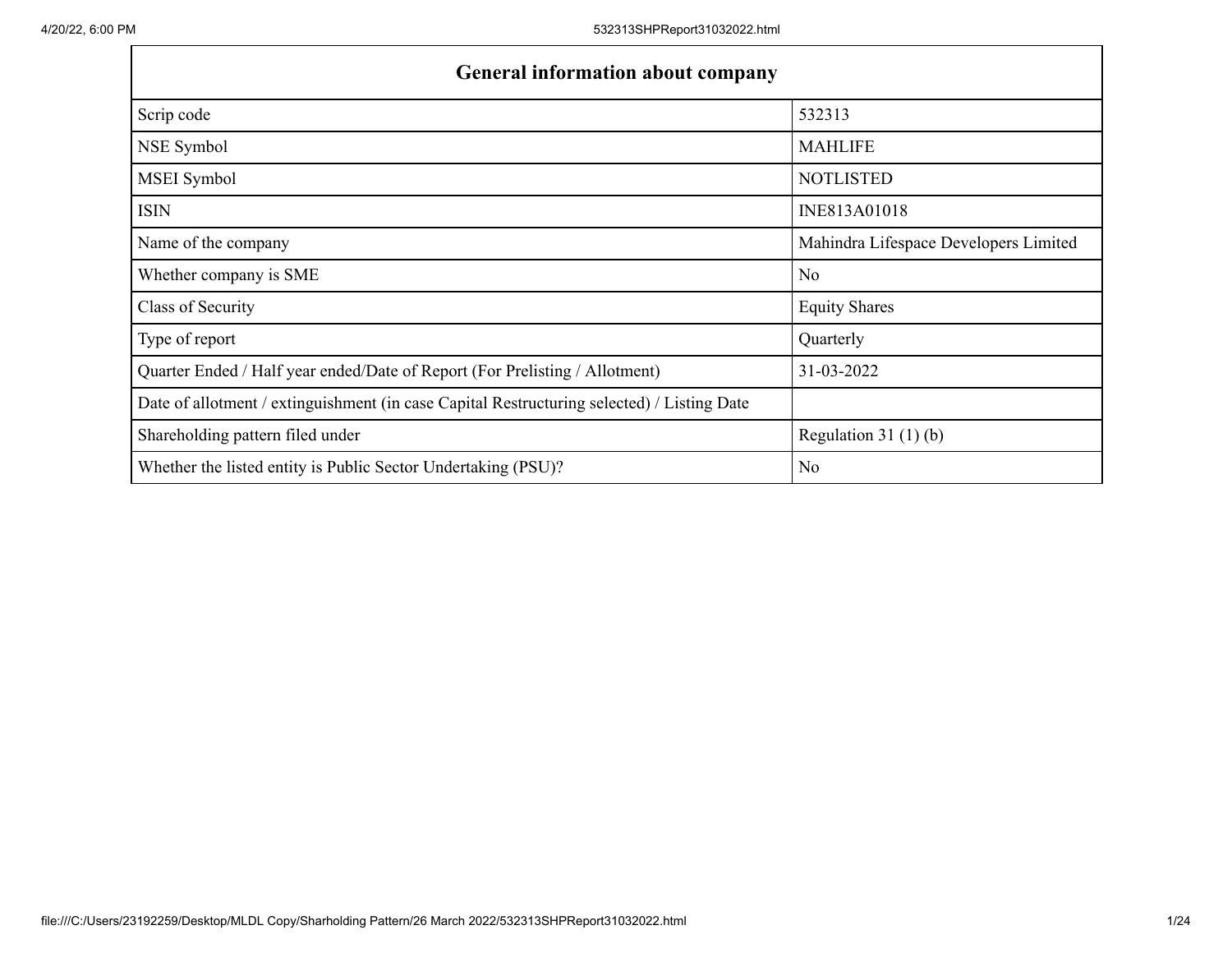|                | <b>Declaration</b>                                                                        |                |                                |                       |                             |  |  |  |  |  |
|----------------|-------------------------------------------------------------------------------------------|----------------|--------------------------------|-----------------------|-----------------------------|--|--|--|--|--|
| Sr.<br>No.     | Particular                                                                                | Yes/No         | Promoter and<br>Promoter Group | Public<br>shareholder | Non Promoter-<br>Non Public |  |  |  |  |  |
|                | Whether the Listed Entity has issued any partly paid up shares?                           | N <sub>0</sub> | N <sub>o</sub>                 | N <sub>o</sub>        | N <sub>o</sub>              |  |  |  |  |  |
| $\overline{2}$ | Whether the Listed Entity has issued any Convertible Securities<br>$\ddot{?}$             | N <sub>o</sub> | N <sub>o</sub>                 | N <sub>o</sub>        | N <sub>o</sub>              |  |  |  |  |  |
| 3              | Whether the Listed Entity has issued any Warrants?                                        | N <sub>o</sub> | N <sub>o</sub>                 | N <sub>o</sub>        | N <sub>o</sub>              |  |  |  |  |  |
| 4              | Whether the Listed Entity has any shares against which<br>depository receipts are issued? | No             | N <sub>o</sub>                 | N <sub>o</sub>        | N <sub>o</sub>              |  |  |  |  |  |
| 5              | Whether the Listed Entity has any shares in locked-in?                                    | N <sub>o</sub> | N <sub>o</sub>                 | N <sub>o</sub>        | N <sub>o</sub>              |  |  |  |  |  |
| 6              | Whether any shares held by promoters are pledge or otherwise<br>encumbered?               | N <sub>o</sub> | N <sub>o</sub>                 |                       |                             |  |  |  |  |  |
|                | Whether company has equity shares with differential voting<br>rights?                     | No             | N <sub>o</sub>                 | N <sub>o</sub>        | N <sub>o</sub>              |  |  |  |  |  |
| 8              | Whether the listed entity has any significant beneficial owner?                           | N <sub>o</sub> |                                |                       |                             |  |  |  |  |  |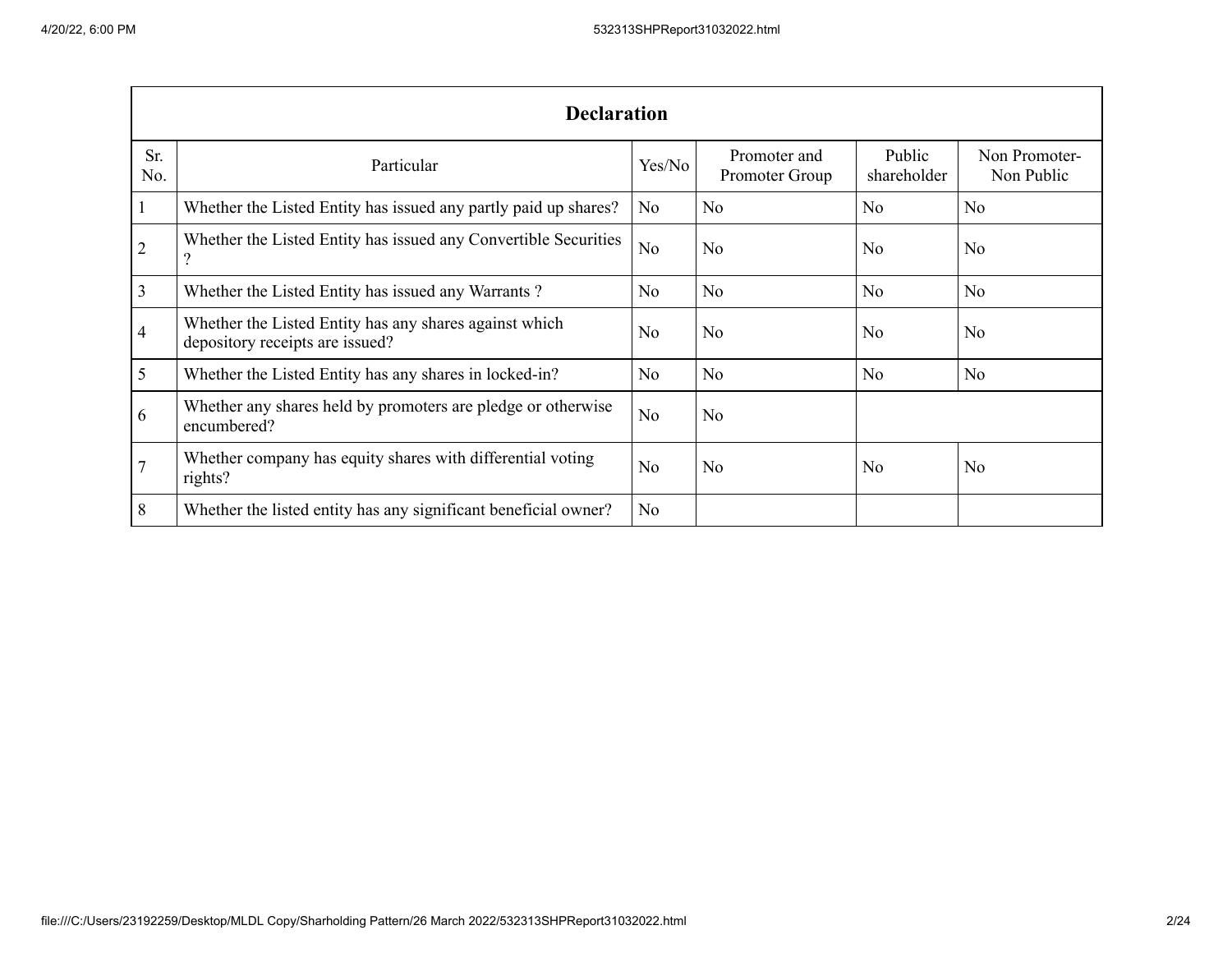|                       | <b>Table I - Summary Statement holding of specified securities</b> |                         |                                        |                           |                          |                           |                                                  |                                                                  |               |           |                     |  |
|-----------------------|--------------------------------------------------------------------|-------------------------|----------------------------------------|---------------------------|--------------------------|---------------------------|--------------------------------------------------|------------------------------------------------------------------|---------------|-----------|---------------------|--|
|                       | Category<br>of<br>shareholder                                      |                         | No. of                                 | No. Of<br>Partly<br>paid- | No. Of<br>shares         | Total nos.<br>shares held | Shareholding<br>as a % of total<br>no. of shares | Number of Voting Rights held in each class<br>of securities (IX) |               |           |                     |  |
| Category<br>$($ I $)$ |                                                                    | Nos. Of<br>shareholders | fully paid<br>up equity<br>shares held | up<br>equity              | underlying<br>Depository | $(VII) =$                 | (calculated as<br>per SCRR,                      | No of Voting (XIV) Rights                                        |               |           | Total as a          |  |
| (II)                  |                                                                    | (III)                   | (IV)                                   | shares<br>held<br>(V)     | Receipts<br>(VI)         | $(IV)+(V)+$<br>(VI)       | 1957) (VIII)<br>As a % of<br>$(A+B+C2)$          | Class eg:<br>$\boldsymbol{X}$                                    | Class<br>eg:y | Total     | $%$ of<br>$(A+B+C)$ |  |
| (A)                   | Promoter<br>$\&$<br>Promoter<br>Group                              |                         | 79319550                               |                           |                          | 79319550                  | 51.33                                            | 79319550                                                         |               | 79319550  | 51.33               |  |
| (B)                   | Public                                                             | 68395                   | 75197714                               |                           |                          | 75197714                  | 48.67                                            | 75197714                                                         |               | 75197714  | 48.67               |  |
| (C)                   | Non<br>Promoter-<br>Non Public                                     |                         |                                        |                           |                          |                           |                                                  |                                                                  |               |           |                     |  |
| (C1)                  | Shares<br>underlying<br><b>DRs</b>                                 |                         |                                        |                           |                          |                           |                                                  |                                                                  |               |           |                     |  |
| (C2)                  | Shares held<br>by<br>Employee<br><b>Trusts</b>                     |                         |                                        |                           |                          |                           |                                                  |                                                                  |               |           |                     |  |
|                       | Total                                                              | 68396                   | 154517264                              |                           |                          | 154517264                 | 100                                              | 154517264                                                        |               | 154517264 | 100                 |  |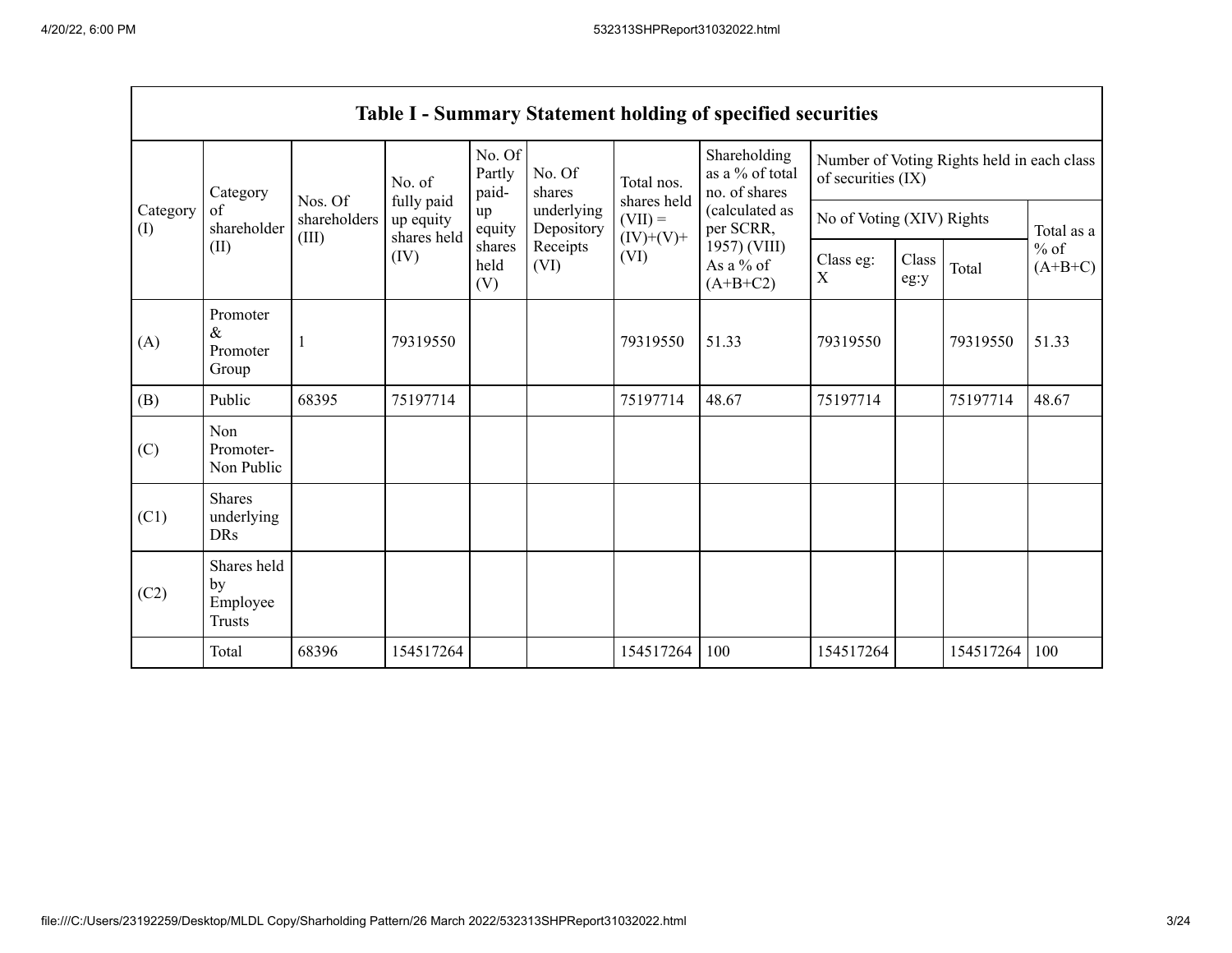H

| <b>Table I - Summary Statement holding of specified securities</b> |                                                |                                                                                          |                                                                             |                                                                                                               |                                                                                                                                                                                  |                                        |                                                         |                                                                               |                                                  |                                       |
|--------------------------------------------------------------------|------------------------------------------------|------------------------------------------------------------------------------------------|-----------------------------------------------------------------------------|---------------------------------------------------------------------------------------------------------------|----------------------------------------------------------------------------------------------------------------------------------------------------------------------------------|----------------------------------------|---------------------------------------------------------|-------------------------------------------------------------------------------|--------------------------------------------------|---------------------------------------|
| Category<br>(I)                                                    | Category<br>of<br>shareholder<br>(II)          | No. Of<br><b>Shares</b><br>Underlying<br>Outstanding<br>convertible<br>securities<br>(X) | No. of<br><b>Shares</b><br>Underlying<br>Outstanding<br>Warrants<br>$(X_i)$ | No. Of Shares<br>Underlying<br>Outstanding<br>convertible<br>securities and<br>No. Of<br>Warrants (Xi)<br>(a) | Shareholding, as a %<br>assuming full<br>conversion of<br>convertible securities (<br>as a percentage of<br>diluted share capital)<br>$(XI) = (VII)+(X) As a %$<br>of $(A+B+C2)$ | Number of<br>Locked in<br>shares (XII) |                                                         | Number of<br><b>Shares</b><br>pledged or<br>otherwise<br>encumbered<br>(XIII) |                                                  | Number of<br>equity shares<br>held in |
|                                                                    |                                                |                                                                                          |                                                                             |                                                                                                               |                                                                                                                                                                                  | No.<br>(a)                             | As a<br>$%$ of<br>total<br><b>Shares</b><br>held<br>(b) | No.<br>(a)                                                                    | As a<br>$%$ of<br>total<br>Shares<br>held<br>(b) | dematerialized<br>form $(XIV)$        |
| (A)                                                                | Promoter<br>$\&$<br>Promoter<br>Group          |                                                                                          |                                                                             |                                                                                                               | 51.33                                                                                                                                                                            |                                        |                                                         |                                                                               |                                                  | 79319550                              |
| (B)                                                                | Public                                         |                                                                                          |                                                                             |                                                                                                               | 48.67                                                                                                                                                                            |                                        |                                                         |                                                                               |                                                  | 74132594                              |
| (C)                                                                | Non<br>Promoter-<br>Non Public                 |                                                                                          |                                                                             |                                                                                                               |                                                                                                                                                                                  |                                        |                                                         |                                                                               |                                                  |                                       |
| (C1)                                                               | <b>Shares</b><br>underlying<br><b>DRs</b>      |                                                                                          |                                                                             |                                                                                                               |                                                                                                                                                                                  |                                        |                                                         |                                                                               |                                                  |                                       |
| (C2)                                                               | Shares held<br>by<br>Employee<br><b>Trusts</b> |                                                                                          |                                                                             |                                                                                                               |                                                                                                                                                                                  |                                        |                                                         |                                                                               |                                                  |                                       |
|                                                                    | Total                                          |                                                                                          |                                                                             |                                                                                                               | 100                                                                                                                                                                              |                                        |                                                         |                                                                               |                                                  | 153452144                             |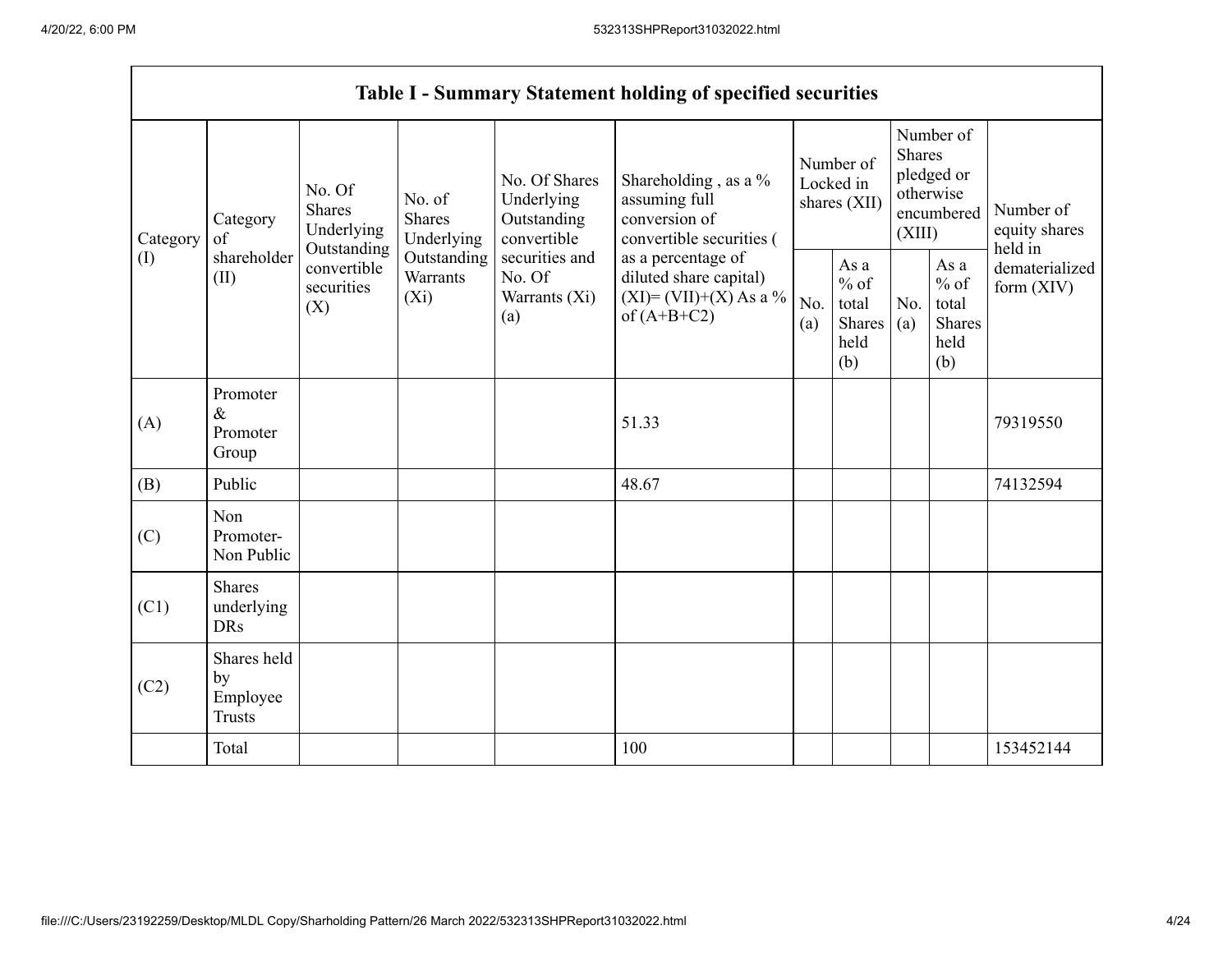Н

|                                                                                                | Category &<br>Name of the<br>Shareholders<br>$($ $\Gamma$ |                                                                                      | No. of<br>fully paid<br>up equity | No.<br><b>Of</b>                | No. Of<br>shares<br>underlying<br>Depository<br>Receipts<br>(VI) | Total nos.<br>shares held<br>$(VII) =$<br>$(IV)+(V)+$<br>(VI) | Shareholding<br>as a % of<br>total no. of               | class of securities (IX)  |               | Number of Voting Rights held in each |                                 |
|------------------------------------------------------------------------------------------------|-----------------------------------------------------------|--------------------------------------------------------------------------------------|-----------------------------------|---------------------------------|------------------------------------------------------------------|---------------------------------------------------------------|---------------------------------------------------------|---------------------------|---------------|--------------------------------------|---------------------------------|
| Sr.                                                                                            |                                                           | Nos. Of<br>shareholders                                                              |                                   | Partly<br>paid-<br>up           |                                                                  |                                                               | shares<br>(calculated                                   | No of Voting (XIV) Rights |               |                                      | Total<br>as a $\%$              |
|                                                                                                |                                                           | (III)                                                                                | shares held<br>(IV)               | equity<br>shares<br>held<br>(V) |                                                                  |                                                               | as per SCRR,<br>1957) (VIII)<br>As a % of<br>$(A+B+C2)$ | Class eg:<br>$\mathbf X$  | Class<br>eg:y | Total                                | of<br>Total<br>Voting<br>rights |
| $\mathbf{A}$                                                                                   |                                                           | Table II - Statement showing shareholding pattern of the Promoter and Promoter Group |                                   |                                 |                                                                  |                                                               |                                                         |                           |               |                                      |                                 |
| (1)                                                                                            | Indian                                                    |                                                                                      |                                   |                                 |                                                                  |                                                               |                                                         |                           |               |                                      |                                 |
| (d)                                                                                            | Any Other<br>(specify)                                    |                                                                                      | 79319550                          |                                 |                                                                  | 79319550                                                      | 51.33                                                   | 79319550                  |               | 79319550                             | 51.33                           |
| Sub-Total<br>(A)(1)                                                                            |                                                           |                                                                                      | 79319550                          |                                 |                                                                  | 79319550                                                      | 51.33                                                   | 79319550                  |               | 79319550                             | 51.33                           |
| (2)                                                                                            | Foreign                                                   |                                                                                      |                                   |                                 |                                                                  |                                                               |                                                         |                           |               |                                      |                                 |
| Total<br>Shareholding<br>of Promoter<br>and<br>Promoter<br>Group $(A)=$<br>$(A)(1)+(A)$<br>(2) |                                                           |                                                                                      | 79319550                          |                                 |                                                                  | 79319550                                                      | 51.33                                                   | 79319550                  |               | 79319550                             | 51.33                           |
| $\bf{B}$                                                                                       |                                                           | Table III - Statement showing shareholding pattern of the Public shareholder         |                                   |                                 |                                                                  |                                                               |                                                         |                           |               |                                      |                                 |
| (1)                                                                                            | Institutions                                              |                                                                                      |                                   |                                 |                                                                  |                                                               |                                                         |                           |               |                                      |                                 |
| (a)                                                                                            | Mutual<br>Funds                                           | 9                                                                                    | 28586645                          |                                 |                                                                  | 28586645                                                      | 18.5                                                    | 28586645                  |               | 28586645                             | 18.5                            |
| (c)                                                                                            | Alternate<br>Investment<br>Funds                          | 1                                                                                    | 439141                            |                                 |                                                                  | 439141                                                        | 0.28                                                    | 439141                    |               | 439141                               | 0.28                            |
| (e)                                                                                            | Foreign<br>Portfolio<br>Investors                         | 60                                                                                   | 15089941                          |                                 |                                                                  | 15089941                                                      | 9.77                                                    | 15089941                  |               | 15089941                             | 9.77                            |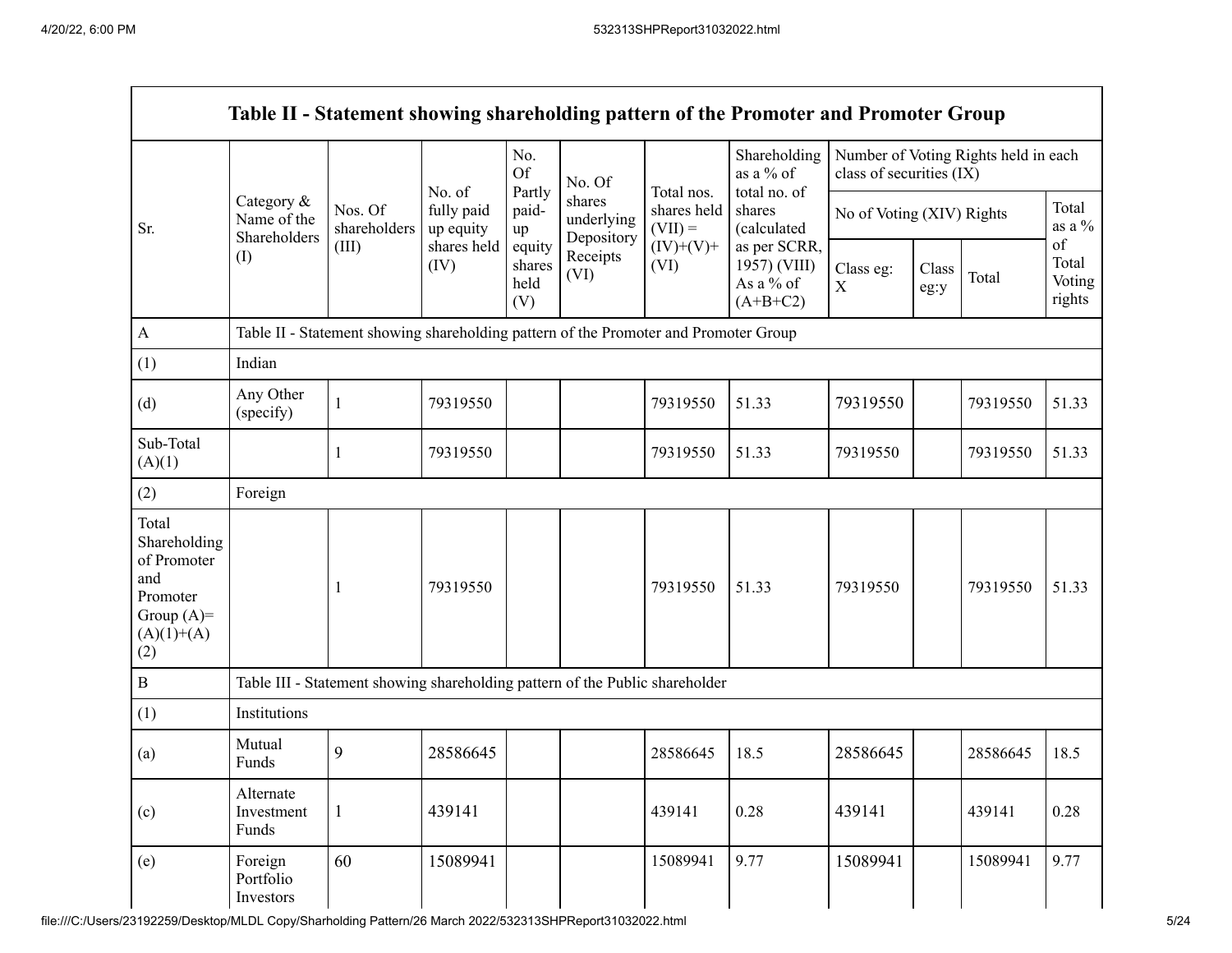| (f)                                                                           | Financial<br>Institutions/<br><b>Banks</b>                                                                             | 14             | 19549     |                                                                                               | 19549     | 0.01             | 19549     | 19549     | 0.01             |
|-------------------------------------------------------------------------------|------------------------------------------------------------------------------------------------------------------------|----------------|-----------|-----------------------------------------------------------------------------------------------|-----------|------------------|-----------|-----------|------------------|
| (g)                                                                           | Insurance<br>Companies                                                                                                 | $\overline{3}$ | 31607     |                                                                                               | 31607     | 0.02             | 31607     | 31607     | 0.02             |
| Sub-Total<br>(B)(1)                                                           |                                                                                                                        | 87             | 44166883  |                                                                                               | 44166883  | 28.58            | 44166883  | 44166883  | 28.58            |
| (3)                                                                           | Non-institutions                                                                                                       |                |           |                                                                                               |           |                  |           |           |                  |
| (a(i))                                                                        | Individuals -<br>i.Individual<br>shareholders<br>holding<br>nominal<br>share capital<br>up to Rs. 2<br>lakhs.          | 65340          | 13797452  |                                                                                               | 13797452  | 8.93             | 13797452  | 13797452  | 8.93             |
| (a(ii))                                                                       | Individuals -<br>ii. Individual<br>shareholders<br>holding<br>nominal<br>share capital<br>in excess of<br>Rs. 2 lakhs. | 95             | 8981678   |                                                                                               | 8981678   | 5.81             | 8981678   | 8981678   | 5.81             |
| (b)                                                                           | <b>NBFCs</b><br>registered<br>with RBI                                                                                 | $\sqrt{2}$     | 540       |                                                                                               | 540       | $\boldsymbol{0}$ | 540       | 540       | $\boldsymbol{0}$ |
| (e)                                                                           | Any Other<br>(specify)                                                                                                 | 2871           | 8251161   |                                                                                               | 8251161   | 5.34             | 8251161   | 8251161   | 5.34             |
| Sub-Total<br>(B)(3)                                                           |                                                                                                                        | 68308          | 31030831  |                                                                                               | 31030831  | 20.08            | 31030831  | 31030831  | 20.08            |
| <b>Total Public</b><br>Shareholding<br>$(B)= (B)(1) +$<br>$(B)(2)+(B)$<br>(3) |                                                                                                                        | 68395          | 75197714  |                                                                                               | 75197714  | 48.67            | 75197714  | 75197714  | 48.67            |
| $\mathbf C$                                                                   |                                                                                                                        |                |           | Table IV - Statement showing shareholding pattern of the Non Promoter- Non Public shareholder |           |                  |           |           |                  |
| Total (<br>$A+B+C2$ )                                                         |                                                                                                                        | 68396          | 154517264 |                                                                                               | 154517264 | 100              | 154517264 | 154517264 | 100              |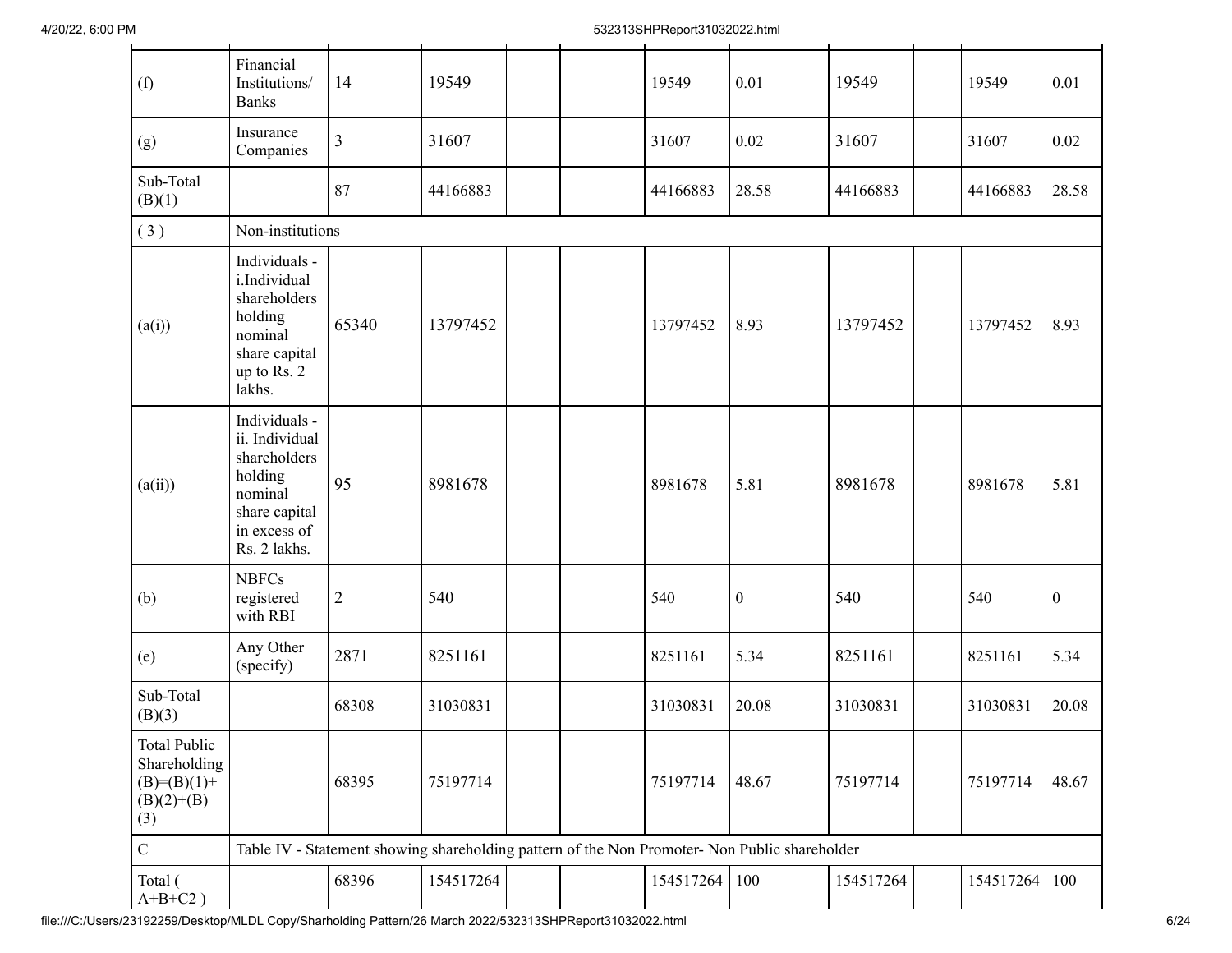| Total<br>$(A+B+C)$ | 68396 | 154517264 |  | 154517264 | 100 | 154517264 | 154517264 | 100 |
|--------------------|-------|-----------|--|-----------|-----|-----------|-----------|-----|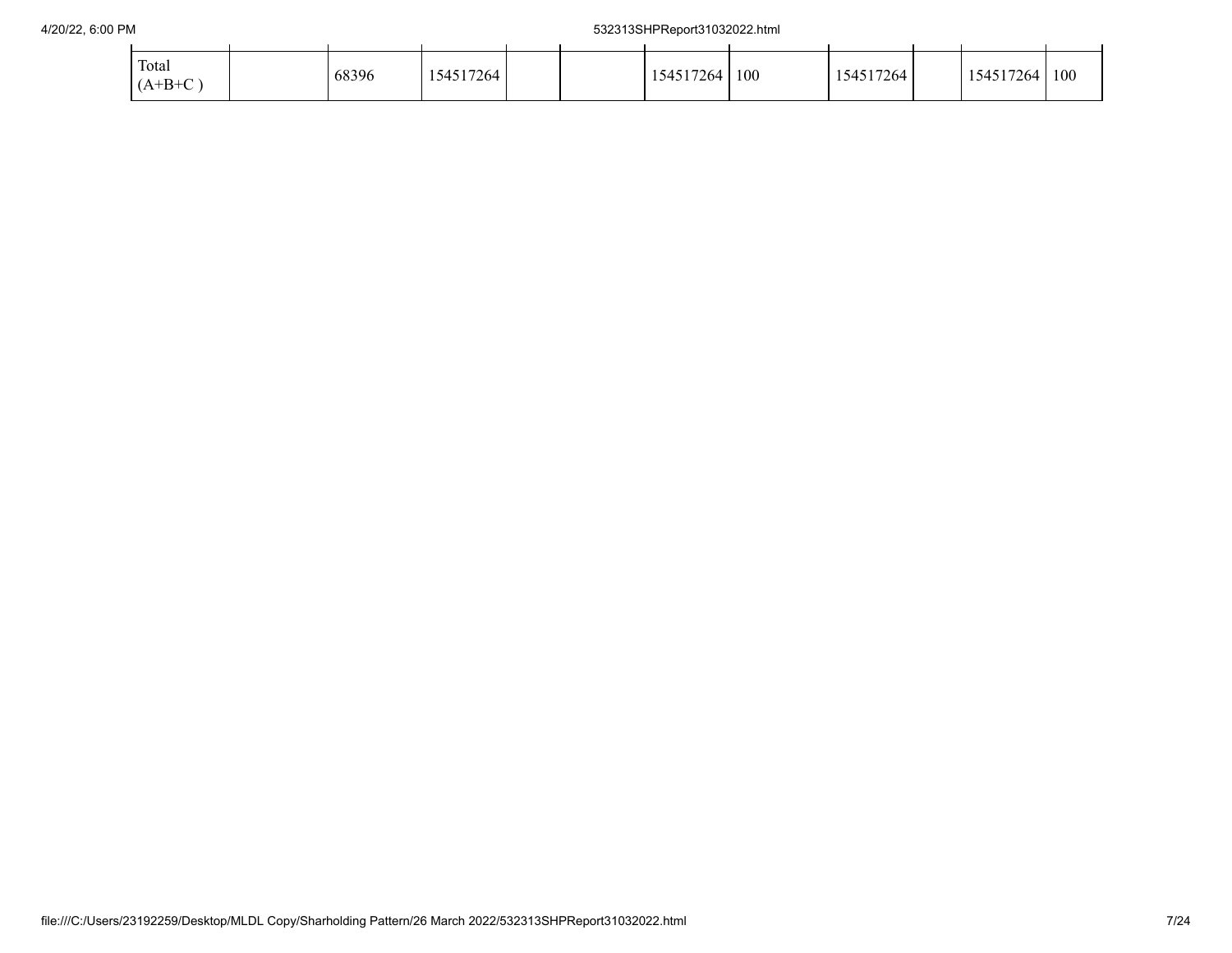|                                                                                         |                                                 |                                                                                      |                                                             | Table II - Statement showing shareholding pattern of the Promoter and Promoter Group                                                                                      |  |                                                  |            |                                                                        |                                       |  |  |  |
|-----------------------------------------------------------------------------------------|-------------------------------------------------|--------------------------------------------------------------------------------------|-------------------------------------------------------------|---------------------------------------------------------------------------------------------------------------------------------------------------------------------------|--|--------------------------------------------------|------------|------------------------------------------------------------------------|---------------------------------------|--|--|--|
| Sr.                                                                                     | No. Of<br><b>Shares</b><br>Underlying           | No. of<br><b>Shares</b><br>Underlying                                                | No. Of Shares<br>Underlying<br>Outstanding                  | Shareholding, as a %<br>assuming full conversion of<br>convertible securities (as a<br>percentage of diluted share<br>capital) $(XI) = (VII)+(X) As$<br>a % of $(A+B+C2)$ |  | Number of<br>Locked in<br>shares (XII)           |            | Number of<br>Shares<br>pledged or<br>otherwise<br>encumbered<br>(XIII) | Number of<br>equity shares<br>held in |  |  |  |
|                                                                                         | Outstanding<br>convertible<br>securities<br>(X) | Outstanding<br>Warrants<br>$(X_i)$                                                   | convertible<br>securities and<br>No. Of Warrants<br>(Xi)(a) |                                                                                                                                                                           |  | As a<br>$%$ of<br>total<br>Shares<br>held<br>(b) | No.<br>(a) | As a<br>$%$ of<br>total<br>Shares<br>held<br>(b)                       | dematerialized<br>form (XIV)          |  |  |  |
| A                                                                                       |                                                 | Table II - Statement showing shareholding pattern of the Promoter and Promoter Group |                                                             |                                                                                                                                                                           |  |                                                  |            |                                                                        |                                       |  |  |  |
| (1)                                                                                     | Indian                                          |                                                                                      |                                                             |                                                                                                                                                                           |  |                                                  |            |                                                                        |                                       |  |  |  |
| (d)                                                                                     |                                                 |                                                                                      |                                                             | 51.33                                                                                                                                                                     |  |                                                  |            |                                                                        | 79319550                              |  |  |  |
| Sub-Total (A)<br>(1)                                                                    |                                                 |                                                                                      |                                                             | 51.33                                                                                                                                                                     |  |                                                  |            |                                                                        | 79319550                              |  |  |  |
| (2)                                                                                     | Foreign                                         |                                                                                      |                                                             |                                                                                                                                                                           |  |                                                  |            |                                                                        |                                       |  |  |  |
| Total<br>Shareholding<br>of Promoter<br>and Promoter<br>Group $(A)=$<br>$(A)(1)+(A)(2)$ |                                                 |                                                                                      |                                                             | 51.33                                                                                                                                                                     |  |                                                  |            |                                                                        | 79319550                              |  |  |  |
| B                                                                                       |                                                 |                                                                                      |                                                             | Table III - Statement showing shareholding pattern of the Public shareholder                                                                                              |  |                                                  |            |                                                                        |                                       |  |  |  |
| (1)                                                                                     | Institutions                                    |                                                                                      |                                                             |                                                                                                                                                                           |  |                                                  |            |                                                                        |                                       |  |  |  |
| (a)                                                                                     |                                                 |                                                                                      |                                                             | 18.5                                                                                                                                                                      |  |                                                  |            |                                                                        | 28586605                              |  |  |  |
| (c)                                                                                     |                                                 |                                                                                      |                                                             | 0.28                                                                                                                                                                      |  |                                                  |            |                                                                        | 439141                                |  |  |  |
| (e)                                                                                     |                                                 |                                                                                      |                                                             | 9.77                                                                                                                                                                      |  |                                                  |            |                                                                        | 15088086                              |  |  |  |
| (f)                                                                                     |                                                 |                                                                                      |                                                             | 0.01                                                                                                                                                                      |  |                                                  |            |                                                                        | 19549                                 |  |  |  |
|                                                                                         |                                                 |                                                                                      |                                                             |                                                                                                                                                                           |  |                                                  |            |                                                                        |                                       |  |  |  |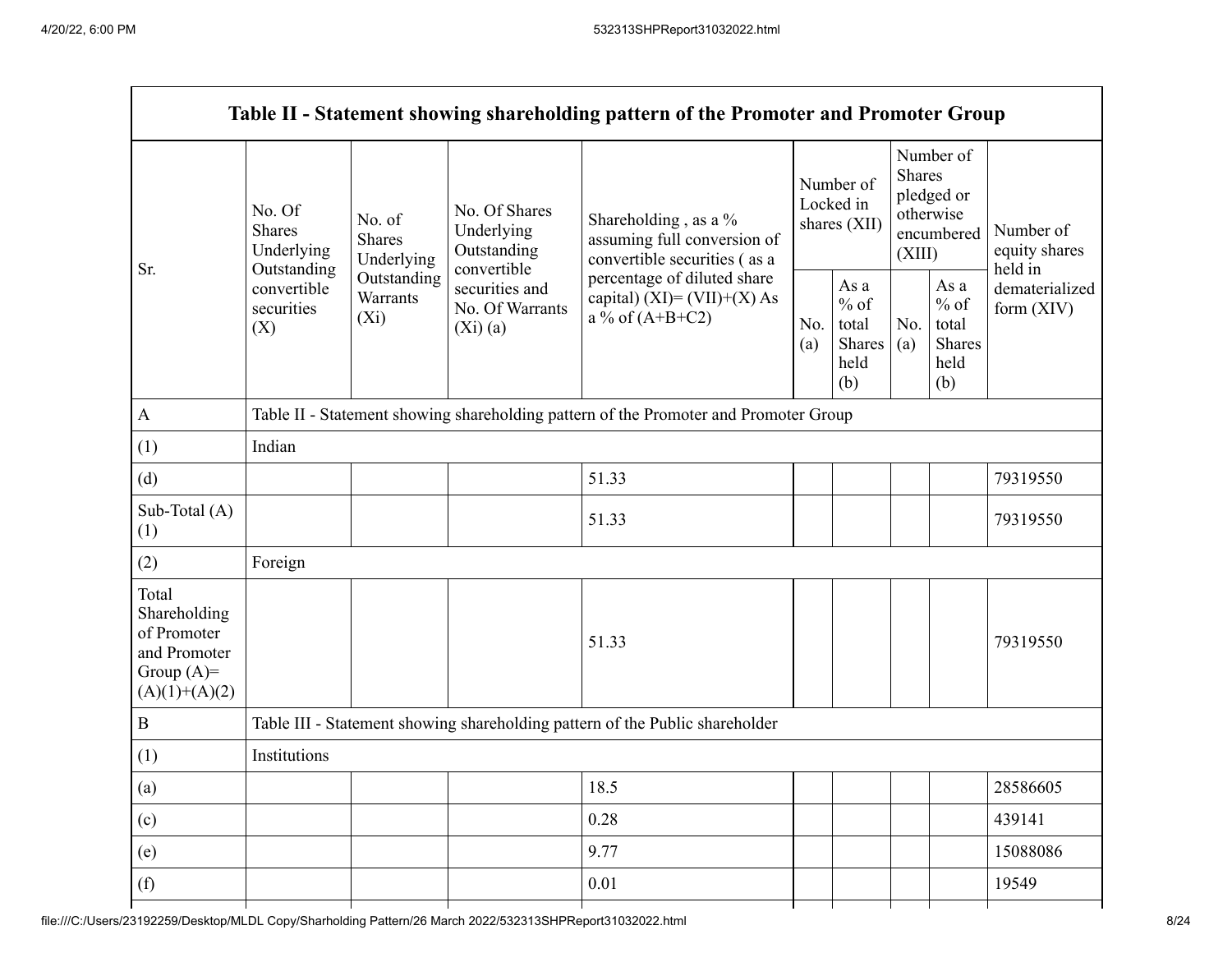## 4/20/22, 6:00 PM 532313SHPReport31032022.html

| (g)                                                                     |                  | 0.02                                                                                          | 31607     |
|-------------------------------------------------------------------------|------------------|-----------------------------------------------------------------------------------------------|-----------|
| Sub-Total (B)<br>(1)                                                    |                  | 28.58                                                                                         | 44164988  |
| (3)                                                                     | Non-institutions |                                                                                               |           |
| (a(i))                                                                  |                  | 8.93                                                                                          | 12795424  |
| (a(ii))                                                                 |                  | 5.81                                                                                          | 8935004   |
| (b)                                                                     |                  | $\mathbf{0}$                                                                                  | 540       |
| (e)                                                                     |                  | 5.34                                                                                          | 8236638   |
| Sub-Total (B)<br>(3)                                                    |                  | 20.08                                                                                         | 29967606  |
| <b>Total Public</b><br>Shareholding<br>$(B)=(B)(1)+$<br>$(B)(2)+(B)(3)$ |                  | 48.67                                                                                         | 74132594  |
| $\mathbf C$                                                             |                  | Table IV - Statement showing shareholding pattern of the Non Promoter- Non Public shareholder |           |
| Total (<br>$A+B+C2$ )                                                   |                  | 100                                                                                           | 153452144 |
| Total $(A+B+C$                                                          |                  | 100                                                                                           | 153452144 |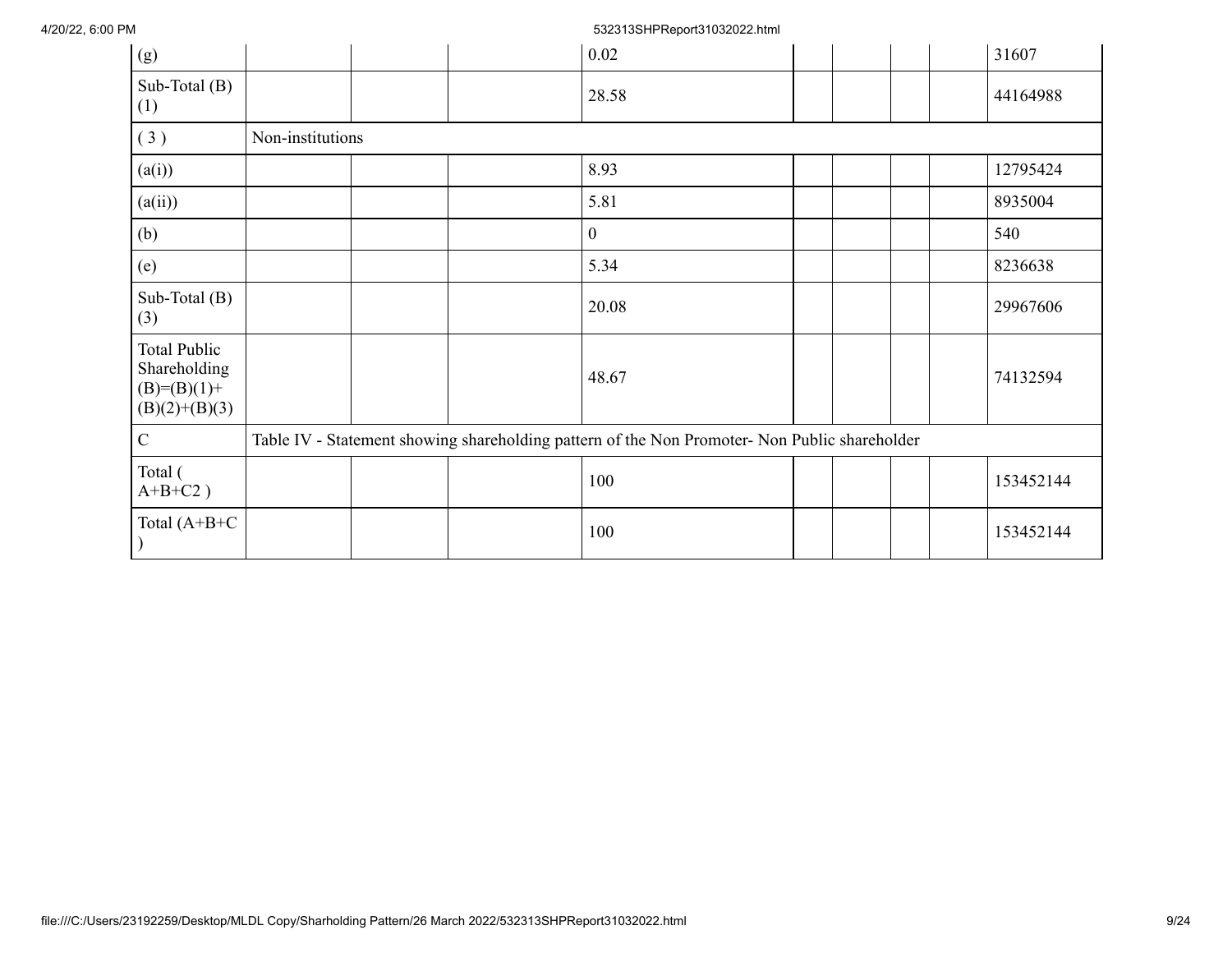| Any Other (specify)                                                                                                  |                                                               |                       |  |  |  |  |  |  |
|----------------------------------------------------------------------------------------------------------------------|---------------------------------------------------------------|-----------------------|--|--|--|--|--|--|
| Searial No.                                                                                                          | $\mathbf{1}$                                                  |                       |  |  |  |  |  |  |
| Category                                                                                                             | <b>Bodies Corporate</b>                                       | Click here to go back |  |  |  |  |  |  |
| Name of the<br>Shareholders (I)                                                                                      | MAHINDRA & MAHINDRA LIMITED                                   |                       |  |  |  |  |  |  |
| PAN(II)                                                                                                              | AAACM3025E                                                    | Total                 |  |  |  |  |  |  |
| No. of the<br>Shareholders (I)                                                                                       | 1                                                             |                       |  |  |  |  |  |  |
| No. of fully paid<br>up equity shares<br>held (IV)                                                                   | 79319550                                                      | 79319550              |  |  |  |  |  |  |
| No. Of Partly paid-<br>up equity shares<br>held(V)                                                                   |                                                               |                       |  |  |  |  |  |  |
| No. Of shares<br>underlying<br>Depository<br>Receipts (VI)                                                           |                                                               |                       |  |  |  |  |  |  |
| Total nos. shares<br>held $(VII) = (IV) +$<br>$(V)$ + $(VI)$                                                         | 79319550                                                      | 79319550              |  |  |  |  |  |  |
| Shareholding as a<br>% of total no. of<br>shares (calculated<br>as per SCRR,<br>1957) (VIII) As a<br>% of $(A+B+C2)$ | 51.33                                                         | 51.33                 |  |  |  |  |  |  |
|                                                                                                                      | Number of Voting Rights held in each class of securities (IX) |                       |  |  |  |  |  |  |
| Class eg: X                                                                                                          | 79319550                                                      | 79319550              |  |  |  |  |  |  |
| Class eg:y                                                                                                           |                                                               |                       |  |  |  |  |  |  |
| Total                                                                                                                | 79319550                                                      | 79319550              |  |  |  |  |  |  |
|                                                                                                                      |                                                               |                       |  |  |  |  |  |  |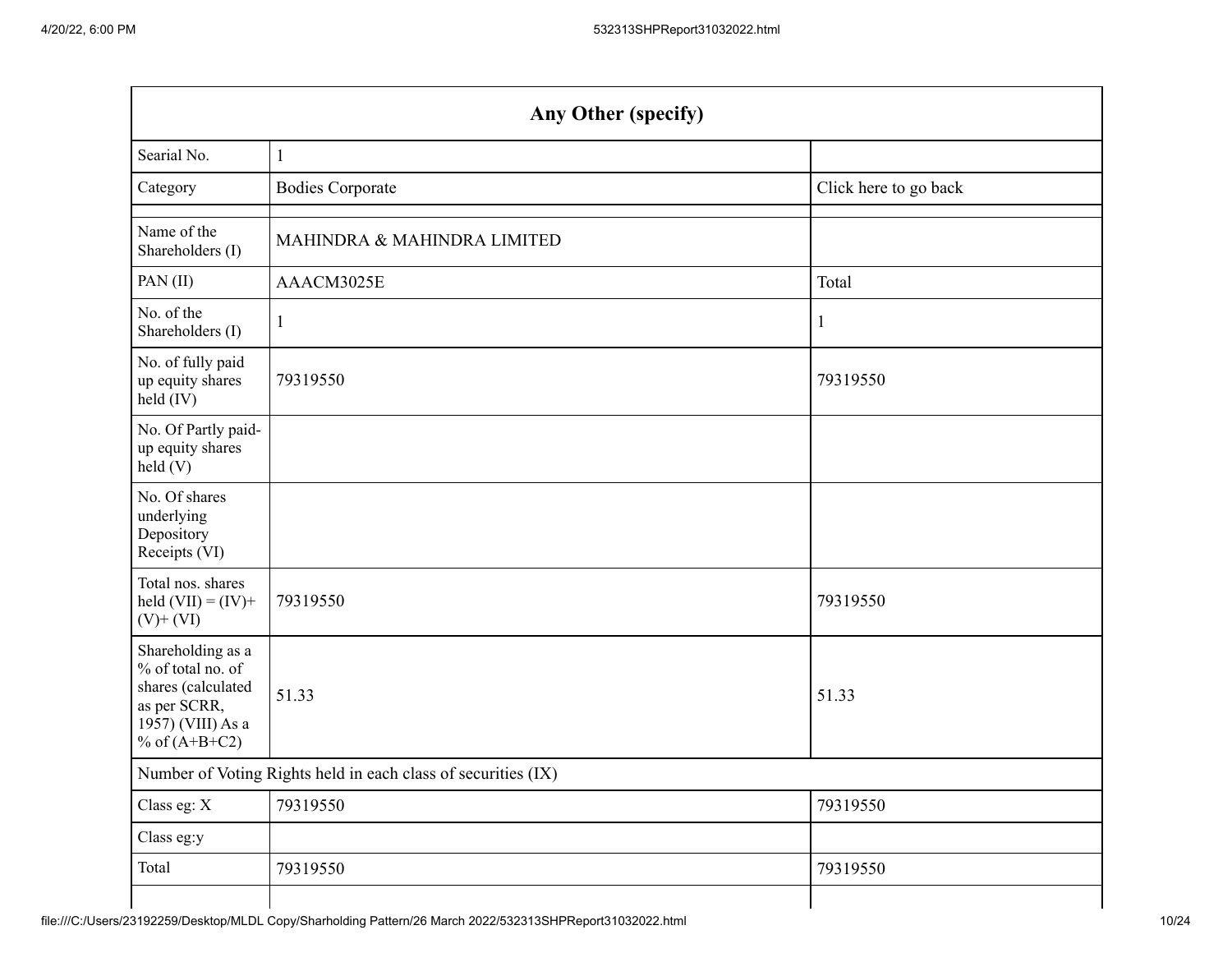| Total as a % of<br>Total Voting rights                                                                                                                                               | 51.33                                                   | 51.33    |
|--------------------------------------------------------------------------------------------------------------------------------------------------------------------------------------|---------------------------------------------------------|----------|
| No. Of Shares<br>Underlying<br>Outstanding<br>convertible<br>securities $(X)$                                                                                                        |                                                         |          |
| No. of Shares<br>Underlying<br>Outstanding<br>Warrants (Xi)                                                                                                                          |                                                         |          |
| No. Of Shares<br>Underlying<br>Outstanding<br>convertible<br>securities and No.<br>Of Warrants (Xi)<br>(a)                                                                           |                                                         |          |
| Shareholding, as a<br>% assuming full<br>conversion of<br>convertible<br>securities (as a<br>percentage of<br>diluted share<br>capital) (XI)=<br>$(VII)+(X)$ As a %<br>of $(A+B+C2)$ | 51.33                                                   | 51.33    |
| Number of Locked in shares (XII)                                                                                                                                                     |                                                         |          |
| No. $(a)$                                                                                                                                                                            |                                                         |          |
| As a % of total<br>Shares held (b)                                                                                                                                                   |                                                         |          |
|                                                                                                                                                                                      | Number of Shares pledged or otherwise encumbered (XIII) |          |
| No. $(a)$                                                                                                                                                                            |                                                         |          |
| As a $\%$ of total<br>Shares held (b)                                                                                                                                                |                                                         |          |
| Number of equity<br>shares held in                                                                                                                                                   | 79319550                                                | 79319550 |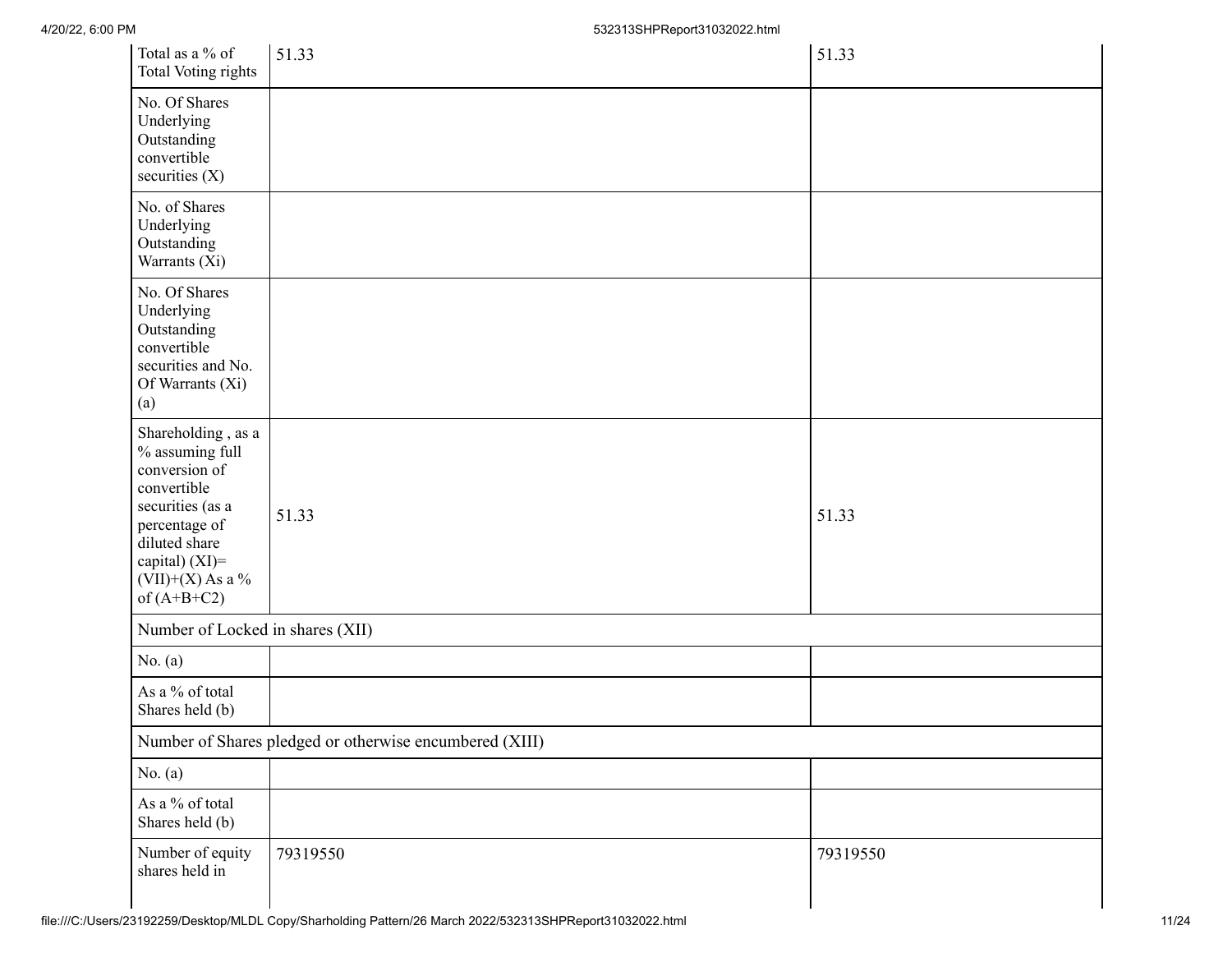| dematerialized<br>form $(XIV)$  |          |  |  |  |  |  |  |
|---------------------------------|----------|--|--|--|--|--|--|
| Reason for not providing PAN    |          |  |  |  |  |  |  |
| Reason for not<br>providing PAN |          |  |  |  |  |  |  |
| Shareholder type                | Promoter |  |  |  |  |  |  |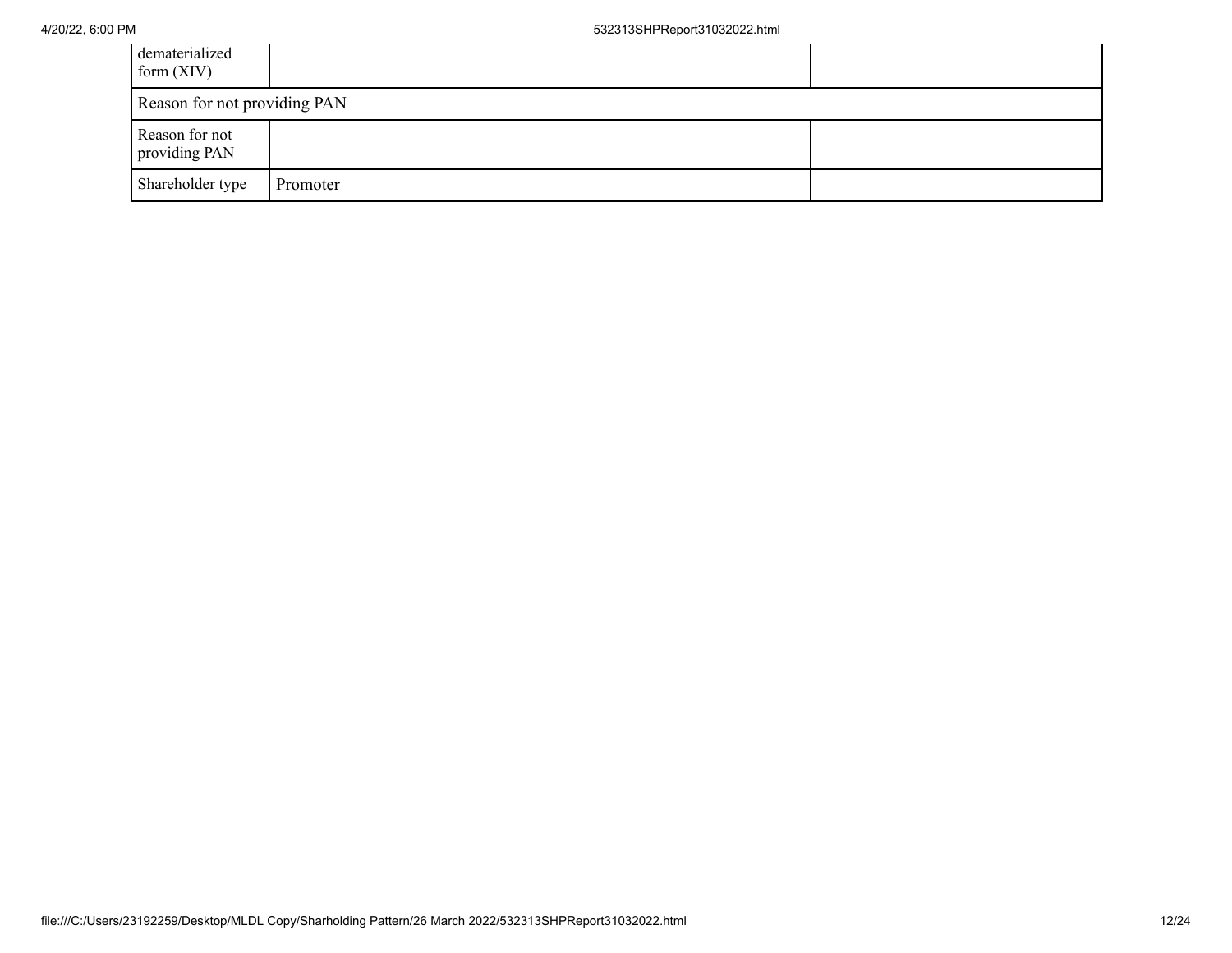| <b>Mutual Funds</b>                                                                                                         |              |                                                                                                         |                                                                                         |                                                                                   |                             |  |
|-----------------------------------------------------------------------------------------------------------------------------|--------------|---------------------------------------------------------------------------------------------------------|-----------------------------------------------------------------------------------------|-----------------------------------------------------------------------------------|-----------------------------|--|
| Searial No.                                                                                                                 | $\mathbf{1}$ | $\overline{2}$                                                                                          | $\overline{3}$                                                                          | $\overline{4}$                                                                    |                             |  |
| <b>ICICI PRUDENTIAL</b><br><b>SMALLCAP FUND</b><br>Name of the<br>Shareholders (I)<br><b>AND ITS SUB</b><br><b>ACCOUNTS</b> |              | L AND T MUTUAL FUND<br>TRUSTEE LTD-L AND T<br><b>INFRASTRUCTURE FUND AND</b><br><b>ITS SUB ACCOUNTS</b> | <b>KOTAK</b><br><b>EQUITY</b><br><b>HYBRID AND</b><br><b>ITS SUB</b><br><b>ACCOUNTS</b> | NIPPON LIFE INDIA<br>TRUSTEE LTD-A/C<br><b>NIPPON INDIA</b><br><b>GROWTH FUND</b> | Click<br>here to go<br>back |  |
| PAN(II)                                                                                                                     | AAAAI0038F   | AAATC4460E                                                                                              | AAATK4475F                                                                              | AAATR0090B                                                                        | Total                       |  |
| No. of fully paid<br>up equity shares<br>held $(IV)$                                                                        | 11131124     | 4174462                                                                                                 | 7919776                                                                                 | 3065489                                                                           | 26290851                    |  |
| No. Of Partly paid-<br>up equity shares<br>held(V)                                                                          |              |                                                                                                         |                                                                                         |                                                                                   |                             |  |
| No. Of shares<br>underlying<br>Depository<br>Receipts (VI)                                                                  |              |                                                                                                         |                                                                                         |                                                                                   |                             |  |
| Total nos. shares<br>held $(VII) = (IV) +$<br>11131124<br>$(V)$ + $(VI)$                                                    |              | 4174462                                                                                                 | 7919776                                                                                 | 3065489                                                                           | 26290851                    |  |
| Shareholding as a<br>% of total no. of<br>shares (calculated<br>7.2<br>as per SCRR,<br>1957) (VIII) As a<br>% of $(A+B+C2)$ |              | 2.7                                                                                                     | 5.13                                                                                    | 1.98                                                                              | 17.01                       |  |
| Number of Voting Rights held in each class of securities (IX)                                                               |              |                                                                                                         |                                                                                         |                                                                                   |                             |  |
| Class eg: X                                                                                                                 | 11131124     | 4174462                                                                                                 | 7919776                                                                                 | 3065489                                                                           | 26290851                    |  |
| Class eg:y                                                                                                                  |              |                                                                                                         |                                                                                         |                                                                                   |                             |  |
| Total                                                                                                                       | 11131124     | 4174462                                                                                                 | 7919776                                                                                 | 3065489                                                                           | 26290851                    |  |
| Total as a % of<br>Total Voting rights                                                                                      | 7.2          | 2.7                                                                                                     | 5.13                                                                                    | 1.98                                                                              | 17.01                       |  |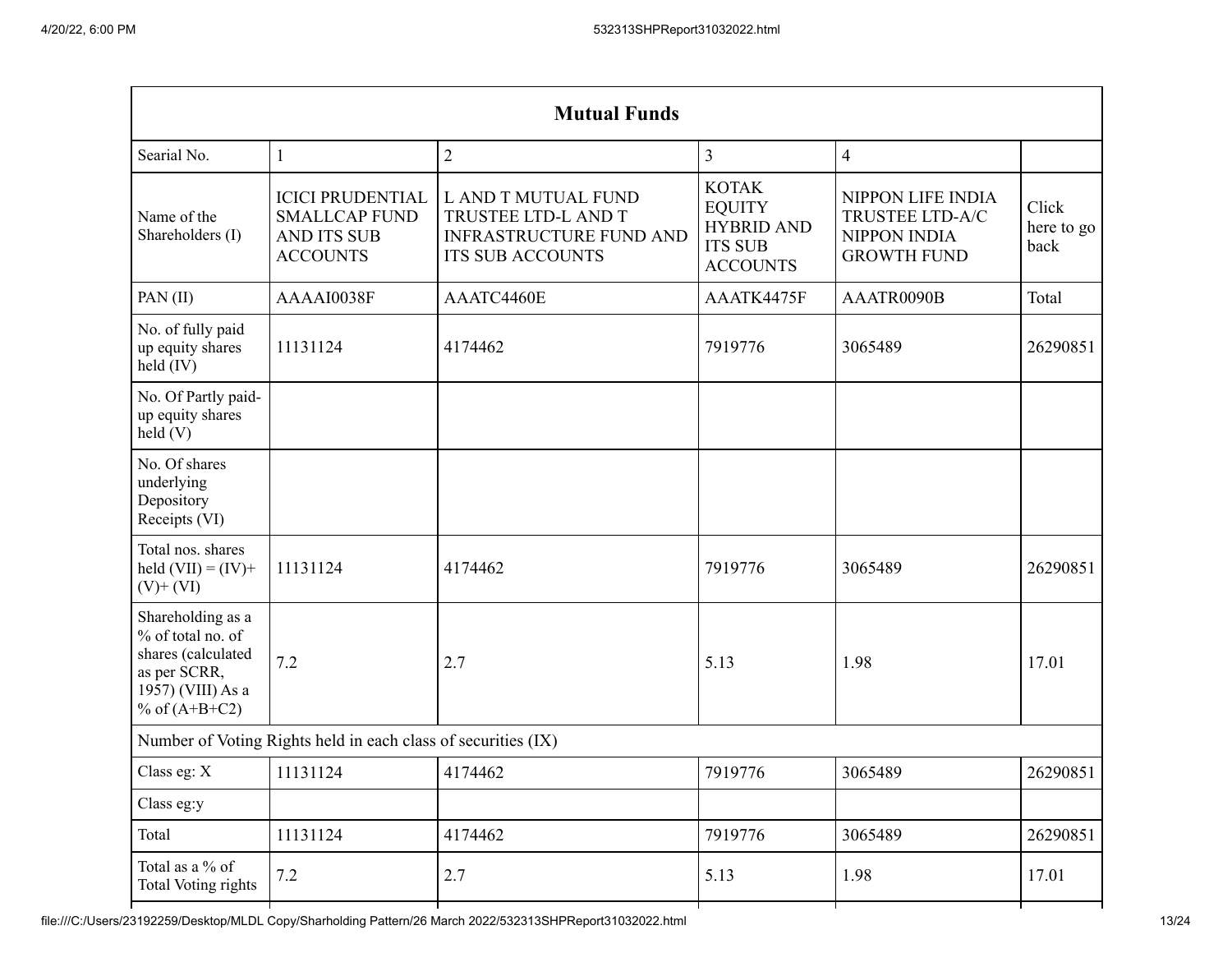| No. Of Shares<br>Underlying<br>Outstanding<br>convertible<br>securities $(X)$                                                                                                         |          |         |         |         |          |
|---------------------------------------------------------------------------------------------------------------------------------------------------------------------------------------|----------|---------|---------|---------|----------|
| No. of Shares<br>Underlying<br>Outstanding<br>Warrants $(X_i)$                                                                                                                        |          |         |         |         |          |
| No. Of Shares<br>Underlying<br>Outstanding<br>convertible<br>securities and No.<br>Of Warrants (Xi)<br>(a)                                                                            |          |         |         |         |          |
| Shareholding, as a<br>% assuming full<br>conversion of<br>convertible<br>securities (as a<br>percentage of<br>diluted share<br>capital) (XI)=<br>(VII)+(X) As a $\%$<br>of $(A+B+C2)$ | 7.2      | 2.7     | 5.13    | 1.98    | 17.01    |
| Number of Locked in shares (XII)                                                                                                                                                      |          |         |         |         |          |
| No. $(a)$                                                                                                                                                                             |          |         |         |         |          |
| As a % of total<br>Shares held (b)                                                                                                                                                    |          |         |         |         |          |
| Number of equity<br>shares held in<br>dematerialized<br>form (XIV)                                                                                                                    | 11131124 | 4174462 | 7919776 | 3065489 | 26290851 |
| Reason for not providing PAN                                                                                                                                                          |          |         |         |         |          |
| Reason for not<br>providing PAN                                                                                                                                                       |          |         |         |         |          |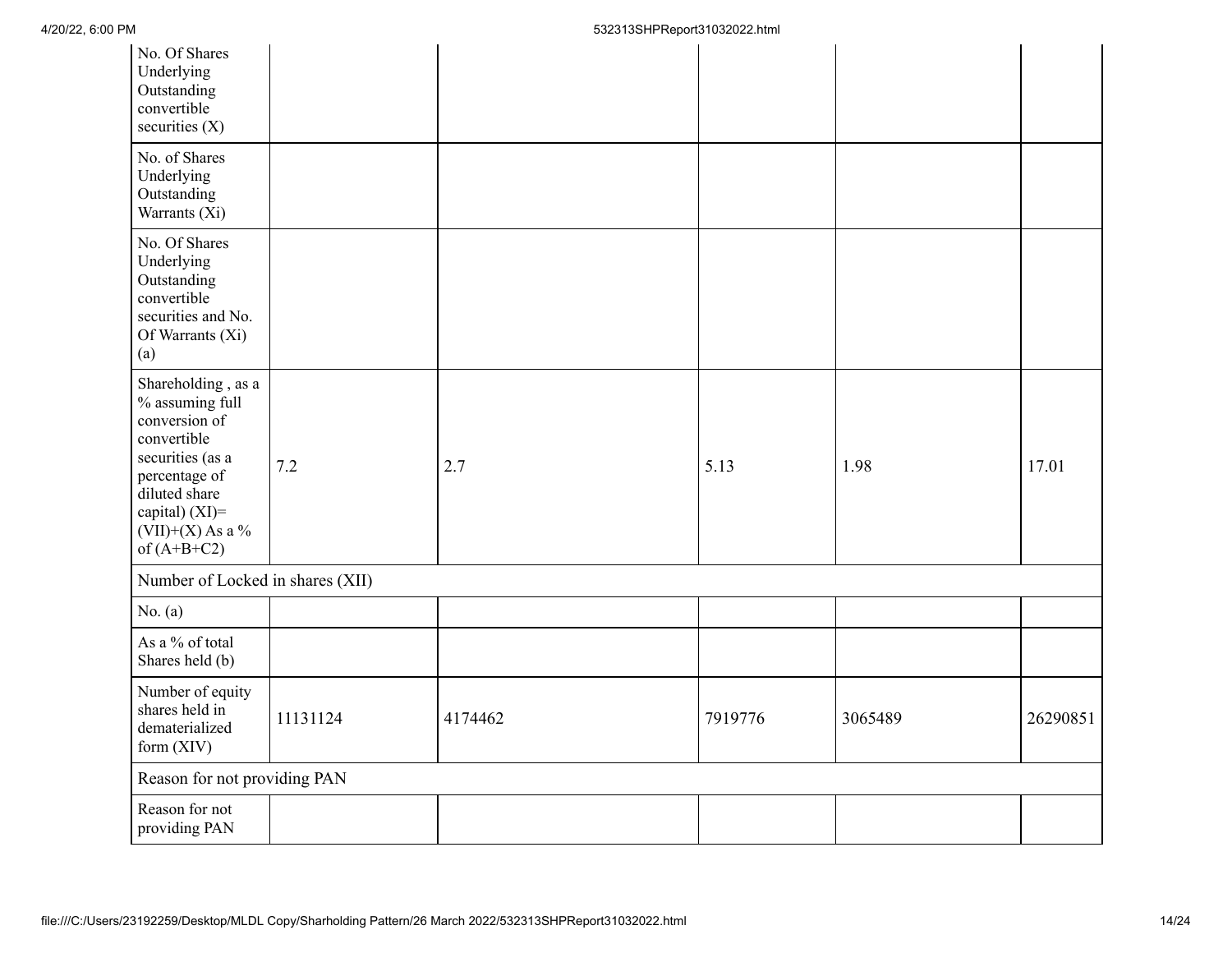| <b>Foreign Portfolio Investors</b>                                                                                           |              |                                                                                                                                                                                                           |              |                                                                                                 |                             |  |
|------------------------------------------------------------------------------------------------------------------------------|--------------|-----------------------------------------------------------------------------------------------------------------------------------------------------------------------------------------------------------|--------------|-------------------------------------------------------------------------------------------------|-----------------------------|--|
| Searial No.                                                                                                                  | $\mathbf{1}$ | $\overline{2}$                                                                                                                                                                                            | 3            | $\overline{\mathcal{A}}$                                                                        |                             |  |
| <b>FIRST STATE</b><br>Name of the<br><b>INDIAN</b><br>Shareholders (I)<br><b>SUBCONTINENT</b><br><b>FUND</b>                 |              | THE SCOTTISH<br><b>CAISSE DE DEPOT ET</b><br><b>ORIENTAL</b><br>PLACEMENT DU QUEBEC -<br><b>SMALLER</b><br>FIRST STATE INVESTMENTS<br><b>COMPANIES</b><br><b>INTERNATIONAL LIMITED</b><br><b>TRUSTPLC</b> |              | <b>GOLDMAN SACHS</b><br><b>FUNDS - GOLDMAN</b><br><b>SACHS INDIA EQUITY</b><br><b>PORTFOLIO</b> | Click<br>here to<br>go back |  |
| PAN(II)                                                                                                                      | AAATF1850H   | AADCC1811B                                                                                                                                                                                                | AAFCS8093R   |                                                                                                 | Total                       |  |
| No. of fully paid<br>2149809<br>up equity shares<br>held $(IV)$                                                              |              | 2554346                                                                                                                                                                                                   | 2430114      | 2597325                                                                                         | 9731594                     |  |
| No. Of Partly paid-<br>up equity shares<br>held(V)                                                                           |              |                                                                                                                                                                                                           |              |                                                                                                 |                             |  |
| No. Of shares<br>underlying<br>Depository<br>Receipts (VI)                                                                   |              |                                                                                                                                                                                                           |              |                                                                                                 |                             |  |
| Total nos. shares<br>held $(VII) = (IV) +$<br>2149809<br>$(V)$ + $(VI)$                                                      |              | 2554346                                                                                                                                                                                                   | 2430114      | 2597325                                                                                         | 9731594                     |  |
| Shareholding as a<br>% of total no. of<br>shares (calculated<br>1.39<br>as per SCRR,<br>1957) (VIII) As a<br>% of $(A+B+C2)$ |              | 1.65                                                                                                                                                                                                      | 1.57         | 1.68                                                                                            | 6.3                         |  |
| Number of Voting Rights held in each class of securities (IX)                                                                |              |                                                                                                                                                                                                           |              |                                                                                                 |                             |  |
| Class eg: X                                                                                                                  | 2149809      | 2554346                                                                                                                                                                                                   | 2430114      | 2597325                                                                                         | 9731594                     |  |
| Class eg:y                                                                                                                   |              |                                                                                                                                                                                                           |              |                                                                                                 |                             |  |
| Total                                                                                                                        | 2149809      | 2554346                                                                                                                                                                                                   | 2430114      | 2597325                                                                                         | 9731594                     |  |
| Total as a % of<br><b>Total Voting rights</b>                                                                                | 1.39         | 1.65                                                                                                                                                                                                      | 1.68<br>1.57 |                                                                                                 | 6.3                         |  |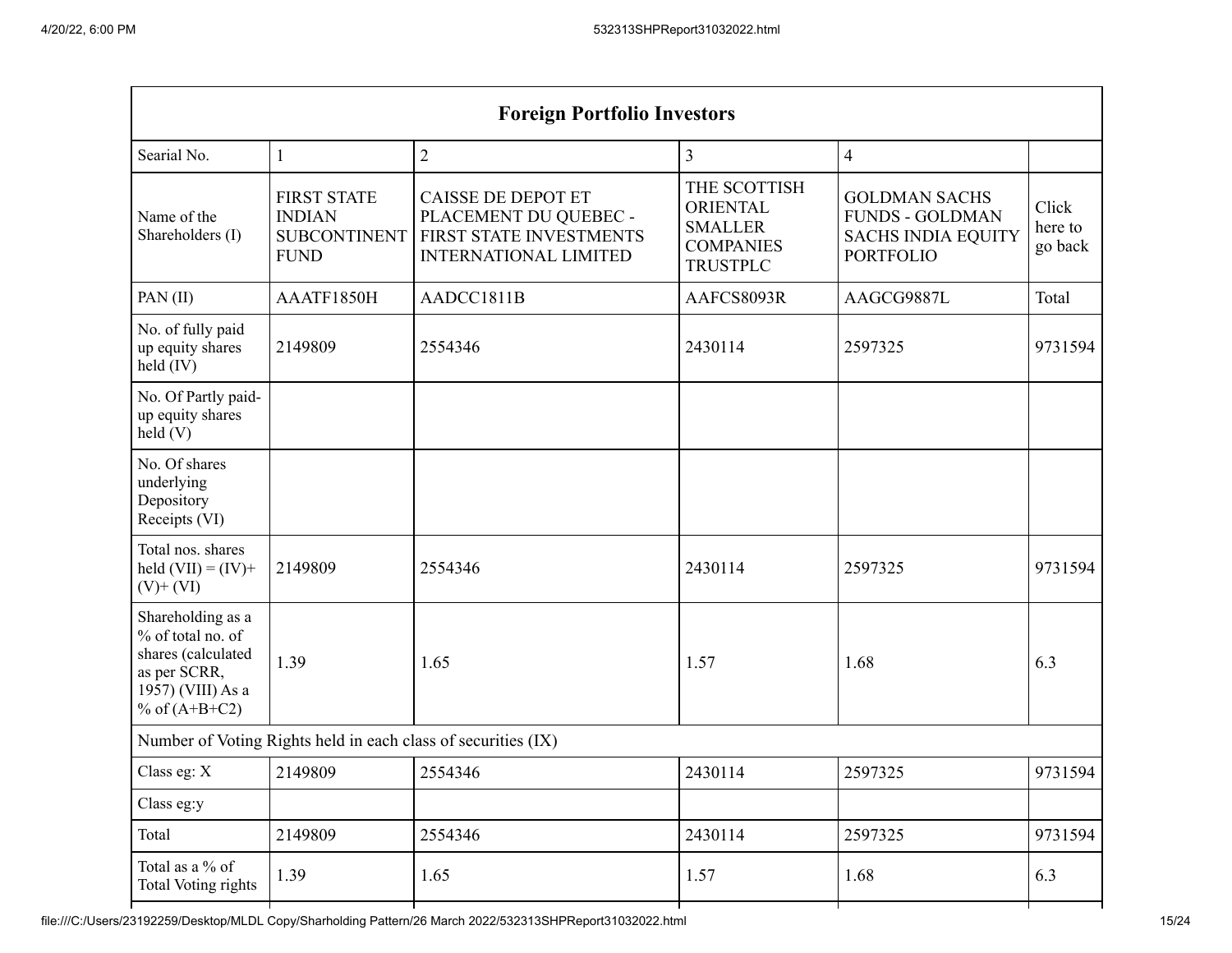| No. Of Shares<br>Underlying<br>Outstanding<br>convertible<br>securities (X)                                                                                                          |         |         |         |         |         |
|--------------------------------------------------------------------------------------------------------------------------------------------------------------------------------------|---------|---------|---------|---------|---------|
| No. of Shares<br>Underlying<br>Outstanding<br>Warrants (Xi)                                                                                                                          |         |         |         |         |         |
| No. Of Shares<br>Underlying<br>Outstanding<br>convertible<br>securities and No.<br>Of Warrants (Xi)<br>(a)                                                                           |         |         |         |         |         |
| Shareholding, as a<br>% assuming full<br>conversion of<br>convertible<br>securities (as a<br>percentage of<br>diluted share<br>capital) (XI)=<br>$(VII)+(X)$ As a %<br>of $(A+B+C2)$ | 1.39    | 1.65    | 1.57    | 1.68    | 6.3     |
| Number of Locked in shares (XII)                                                                                                                                                     |         |         |         |         |         |
| No. $(a)$                                                                                                                                                                            |         |         |         |         |         |
| As a % of total<br>Shares held (b)                                                                                                                                                   |         |         |         |         |         |
| Number of equity<br>shares held in<br>dematerialized<br>form (XIV)                                                                                                                   | 2149809 | 2554346 | 2430114 | 2597325 | 9731594 |
| Reason for not providing PAN                                                                                                                                                         |         |         |         |         |         |
| Reason for not<br>providing PAN                                                                                                                                                      |         |         |         |         |         |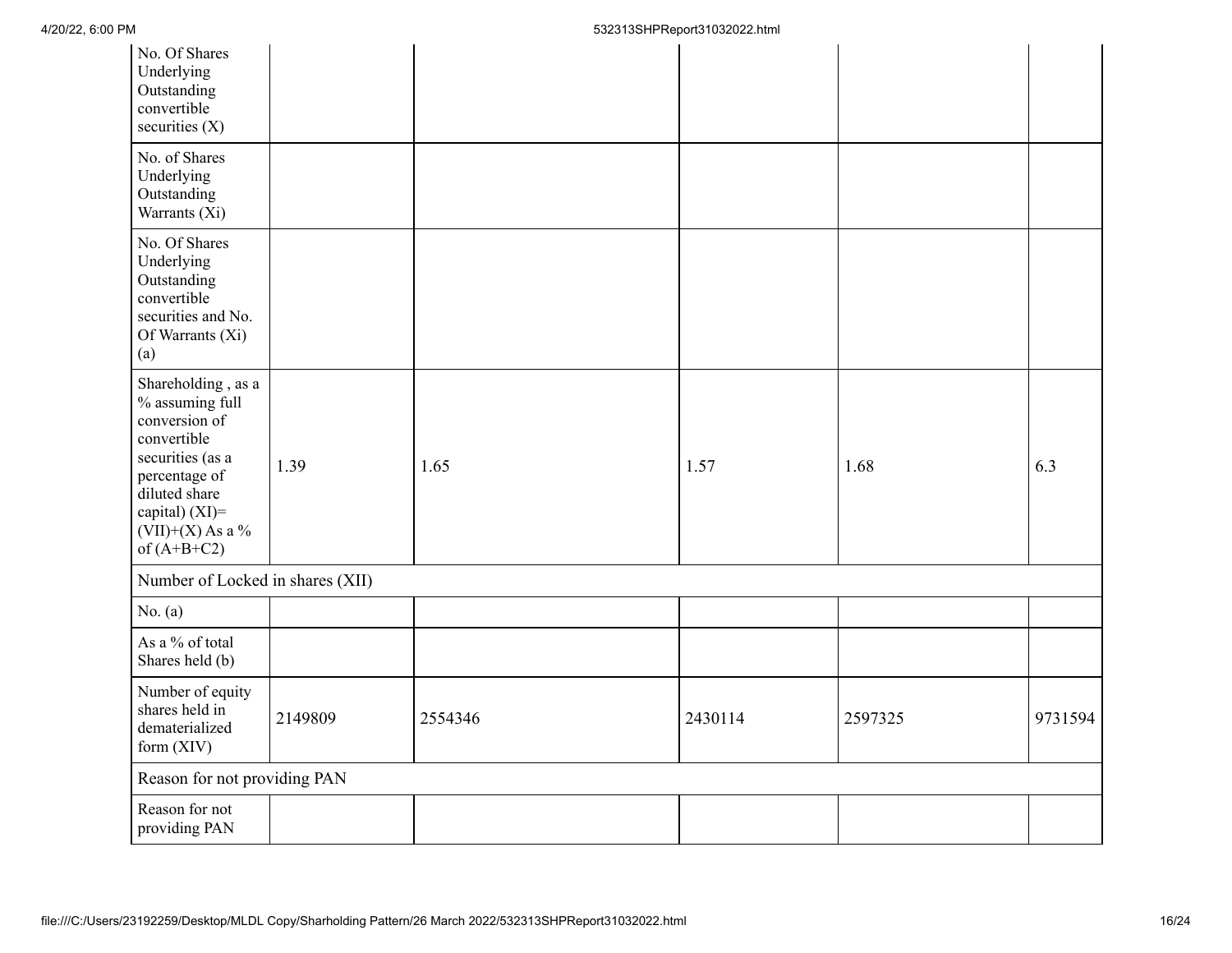| Any Other (specify)                                                                                                  |               |                                                               |                     |                              |                            |              |                |
|----------------------------------------------------------------------------------------------------------------------|---------------|---------------------------------------------------------------|---------------------|------------------------------|----------------------------|--------------|----------------|
| Searial No.                                                                                                          | 1             | $\mathbf{2}$                                                  | 3                   | $\overline{4}$               | 5                          | 6            | $\overline{7}$ |
| Category                                                                                                             | <b>Trusts</b> | Overseas Corporate<br><b>Bodies</b>                           | Clearing<br>Members | Non-Resident Indian<br>(NRI) | <b>Bodies</b><br>Corporate | <b>IEPF</b>  | <b>HUF</b>     |
| Category / More<br>than 1 percentage                                                                                 | Category      | Category                                                      | Category            | Category                     | Category                   | Category     | Category       |
| Name of the<br>Shareholders (I)                                                                                      |               |                                                               |                     |                              |                            |              |                |
| PAN(II)                                                                                                              |               |                                                               |                     |                              |                            |              |                |
| No. of the<br>Shareholders (I)                                                                                       | 5             | $\overline{2}$                                                | 85                  | 1250                         | 531                        | $\mathbf{1}$ | 997            |
| No. of fully paid<br>up equity shares<br>held (IV)                                                                   | 35319         | 33                                                            | 143184              | 1480007                      | 4199235                    | 553193       | 1840190        |
| No. Of Partly paid-<br>up equity shares<br>held (V)                                                                  |               |                                                               |                     |                              |                            |              |                |
| No. Of shares<br>underlying<br>Depository<br>Receipts (VI)                                                           |               |                                                               |                     |                              |                            |              |                |
| Total nos. shares<br>held $(VII) = (IV) +$<br>$(V)$ + $(VI)$                                                         | 35319         | 33                                                            | 143184              | 1480007                      | 4199235                    | 553193       | 1840190        |
| Shareholding as a<br>% of total no. of<br>shares (calculated<br>as per SCRR,<br>1957) (VIII) As a<br>% of $(A+B+C2)$ | 0.02          | $\boldsymbol{0}$                                              | 0.09                | 0.96                         | 2.72                       | 0.36         | 1.19           |
|                                                                                                                      |               | Number of Voting Rights held in each class of securities (IX) |                     |                              |                            |              |                |
| Class eg: X                                                                                                          | 35319         | 33                                                            | 143184              | 1480007                      | 4199235                    | 553193       | 1840190        |
| Class eg:y                                                                                                           |               |                                                               |                     |                              |                            |              |                |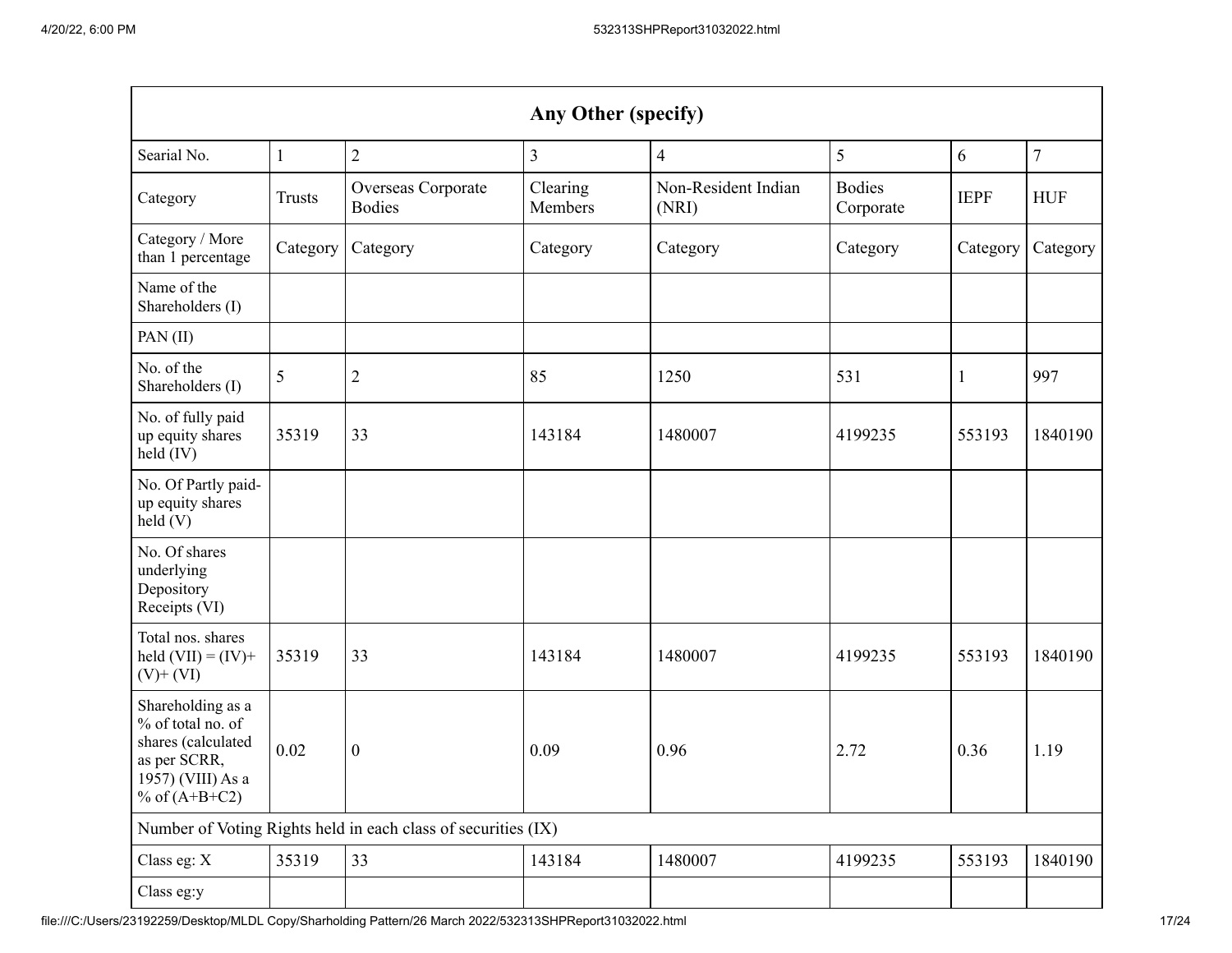## 4/20/22, 6:00 PM 532313SHPReport31032022.html

| Total                                                                                                                                                                                | 35319 | 33               | 143184 | 1480007 | 4199235 | 553193 | 1840190 |
|--------------------------------------------------------------------------------------------------------------------------------------------------------------------------------------|-------|------------------|--------|---------|---------|--------|---------|
| Total as a $\%$ of<br><b>Total Voting rights</b>                                                                                                                                     | 0.02  | $\boldsymbol{0}$ | 0.09   | 0.96    | 2.72    | 0.36   | 1.19    |
| No. Of Shares<br>Underlying<br>Outstanding<br>convertible<br>securities (X)                                                                                                          |       |                  |        |         |         |        |         |
| No. of Shares<br>Underlying<br>Outstanding<br>Warrants (Xi)                                                                                                                          |       |                  |        |         |         |        |         |
| No. Of Shares<br>Underlying<br>Outstanding<br>convertible<br>securities and No.<br>Of Warrants (Xi)<br>(a)                                                                           |       |                  |        |         |         |        |         |
| Shareholding, as a<br>% assuming full<br>conversion of<br>convertible<br>securities (as a<br>percentage of<br>diluted share<br>capital) (XI)=<br>$(VII)+(X)$ As a %<br>of $(A+B+C2)$ | 0.02  | $\boldsymbol{0}$ | 0.09   | 0.96    | 2.72    | 0.36   | 1.19    |
| Number of Locked in shares (XII)                                                                                                                                                     |       |                  |        |         |         |        |         |
| No. $(a)$                                                                                                                                                                            |       |                  |        |         |         |        |         |
| As a % of total<br>Shares held (b)                                                                                                                                                   |       |                  |        |         |         |        |         |
| Number of equity<br>shares held in<br>dematerialized<br>form $(XIV)$                                                                                                                 | 35319 | 33               | 143184 | 1475531 | 4189188 | 553193 | 1840190 |
| Reason for not providing PAN                                                                                                                                                         |       |                  |        |         |         |        |         |
| Reason for not                                                                                                                                                                       |       |                  |        |         |         |        |         |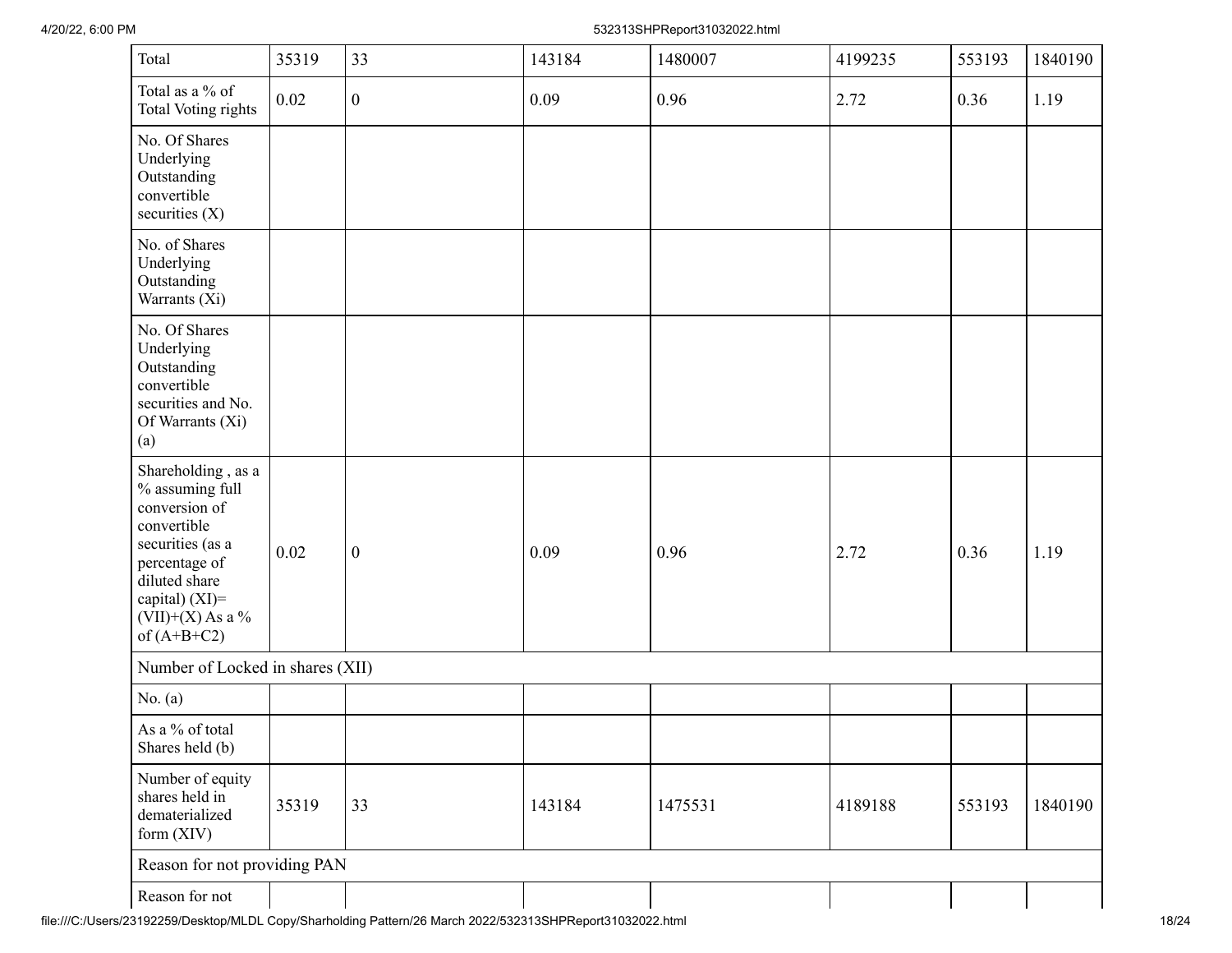| nr<br>716 |  |  |  |  |
|-----------|--|--|--|--|
|           |  |  |  |  |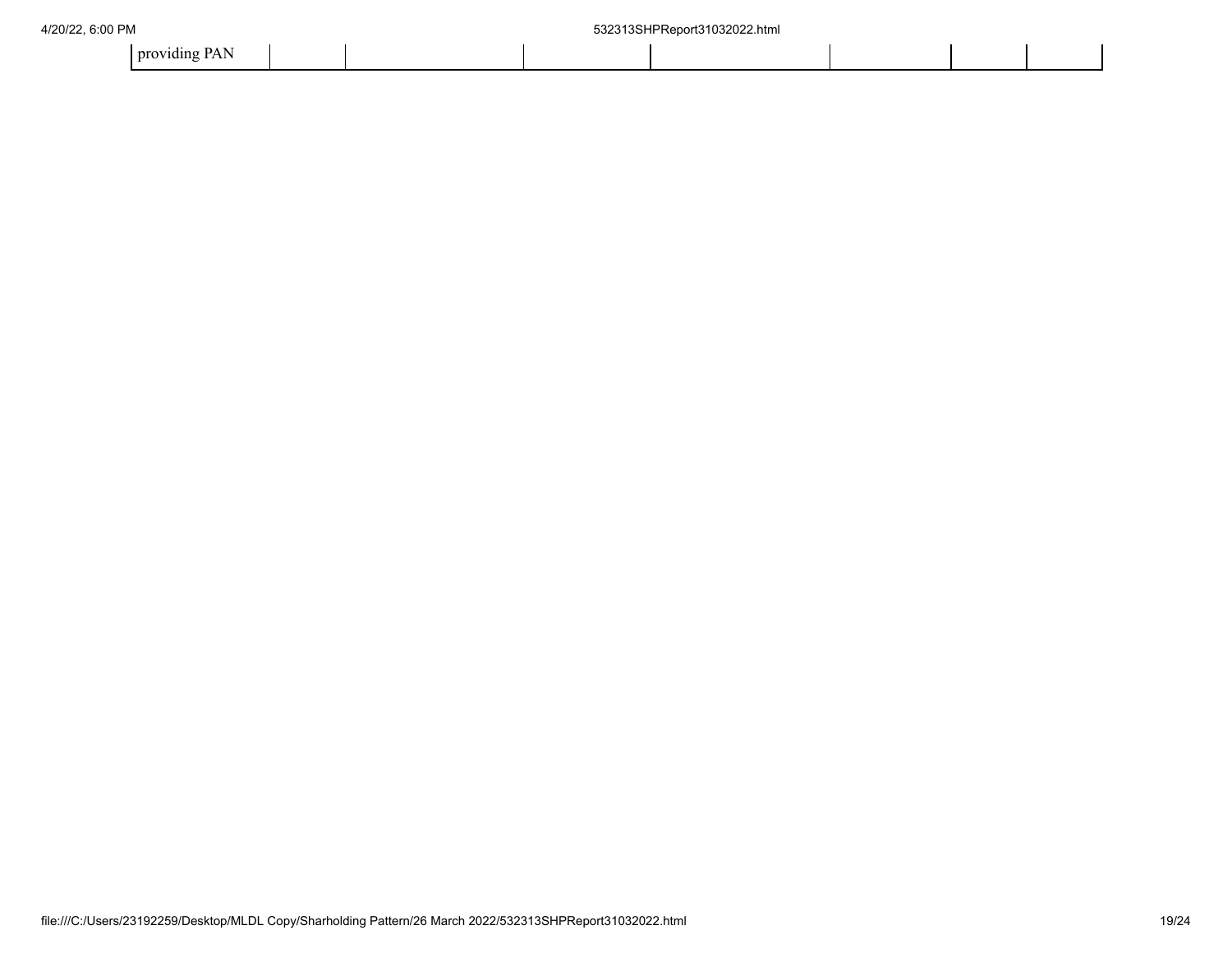| Any Other (specify)                                                                                                  |                                                               |  |  |  |  |
|----------------------------------------------------------------------------------------------------------------------|---------------------------------------------------------------|--|--|--|--|
| Searial No.                                                                                                          |                                                               |  |  |  |  |
| Category                                                                                                             |                                                               |  |  |  |  |
| Category / More<br>than 1 percentage                                                                                 |                                                               |  |  |  |  |
| Name of the<br>Shareholders (I)                                                                                      | Click here to go back                                         |  |  |  |  |
| PAN(II)                                                                                                              | Total                                                         |  |  |  |  |
| No. of the<br>Shareholders (I)                                                                                       | 2871                                                          |  |  |  |  |
| No. of fully paid<br>up equity shares<br>held (IV)                                                                   | 8251161                                                       |  |  |  |  |
| No. Of Partly paid-<br>up equity shares<br>held(V)                                                                   |                                                               |  |  |  |  |
| No. Of shares<br>underlying<br>Depository<br>Receipts (VI)                                                           |                                                               |  |  |  |  |
| Total nos. shares<br>held $(VII) = (IV) +$<br>$(V)$ + $(VI)$                                                         | 8251161                                                       |  |  |  |  |
| Shareholding as a<br>% of total no. of<br>shares (calculated<br>as per SCRR,<br>1957) (VIII) As a<br>% of $(A+B+C2)$ | 5.34                                                          |  |  |  |  |
|                                                                                                                      | Number of Voting Rights held in each class of securities (IX) |  |  |  |  |
| Class eg: X                                                                                                          | 8251161                                                       |  |  |  |  |
| Class eg:y                                                                                                           |                                                               |  |  |  |  |
|                                                                                                                      |                                                               |  |  |  |  |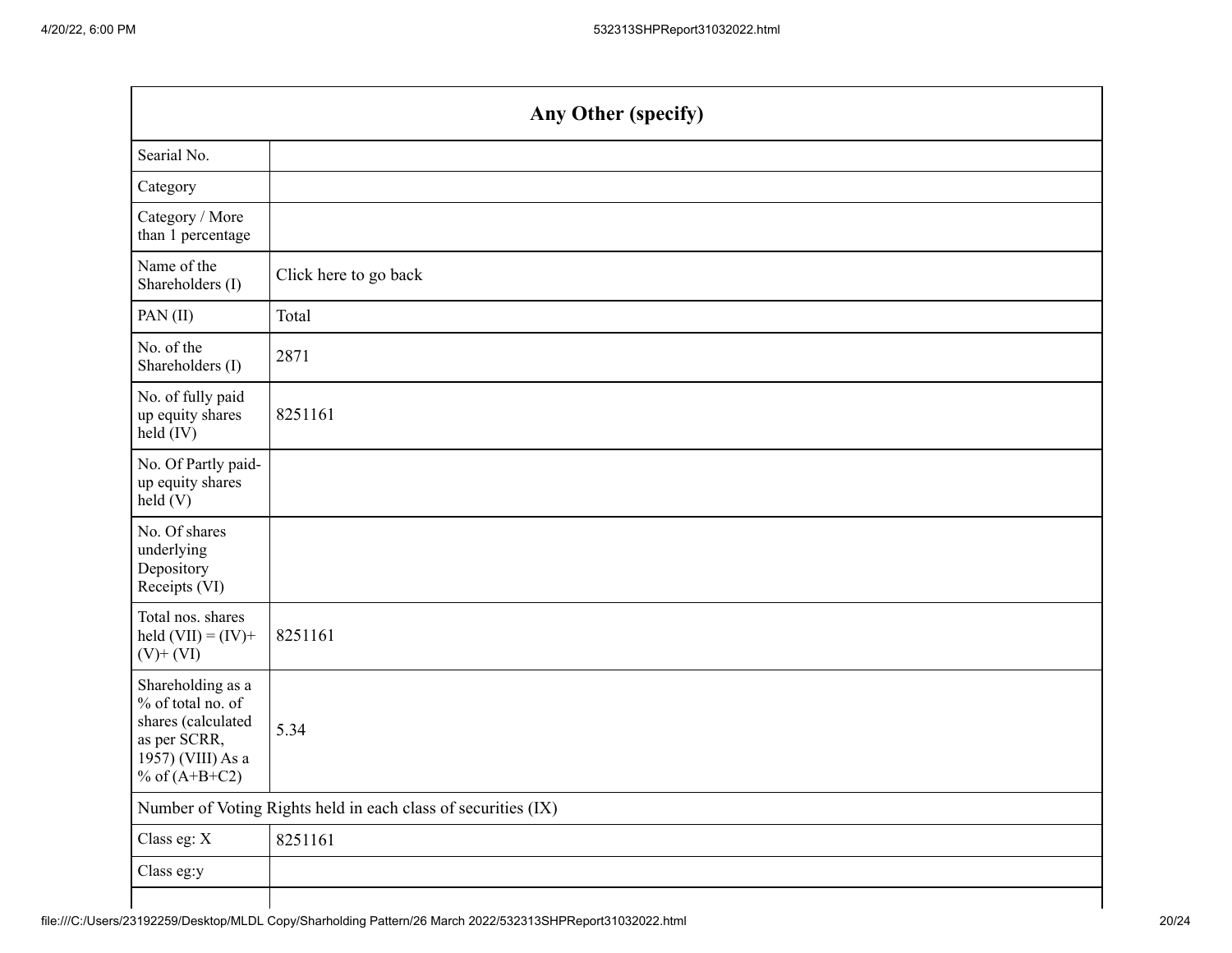4/20/22, 6:00 PM 532313SHPReport31032022.html

| Total                                                                                                                                                                                | 8251161 |  |  |  |
|--------------------------------------------------------------------------------------------------------------------------------------------------------------------------------------|---------|--|--|--|
| Total as a % of<br><b>Total Voting rights</b>                                                                                                                                        | 5.34    |  |  |  |
| No. Of Shares<br>Underlying<br>Outstanding<br>convertible<br>securities (X)                                                                                                          |         |  |  |  |
| No. of Shares<br>Underlying<br>Outstanding<br>Warrants (Xi)                                                                                                                          |         |  |  |  |
| No. Of Shares<br>Underlying<br>Outstanding<br>convertible<br>securities and No.<br>Of Warrants (Xi)<br>(a)                                                                           |         |  |  |  |
| Shareholding, as a<br>% assuming full<br>conversion of<br>convertible<br>securities (as a<br>percentage of<br>diluted share<br>capital) (XI)=<br>$(VII)+(X)$ As a %<br>of $(A+B+C2)$ | 5.34    |  |  |  |
| Number of Locked in shares (XII)                                                                                                                                                     |         |  |  |  |
| No. $(a)$                                                                                                                                                                            |         |  |  |  |
| As a % of total<br>Shares held (b)                                                                                                                                                   |         |  |  |  |
| Number of equity<br>shares held in<br>dematerialized<br>form (XIV)                                                                                                                   | 8236638 |  |  |  |
| Reason for not providing PAN                                                                                                                                                         |         |  |  |  |
| Reason for not                                                                                                                                                                       |         |  |  |  |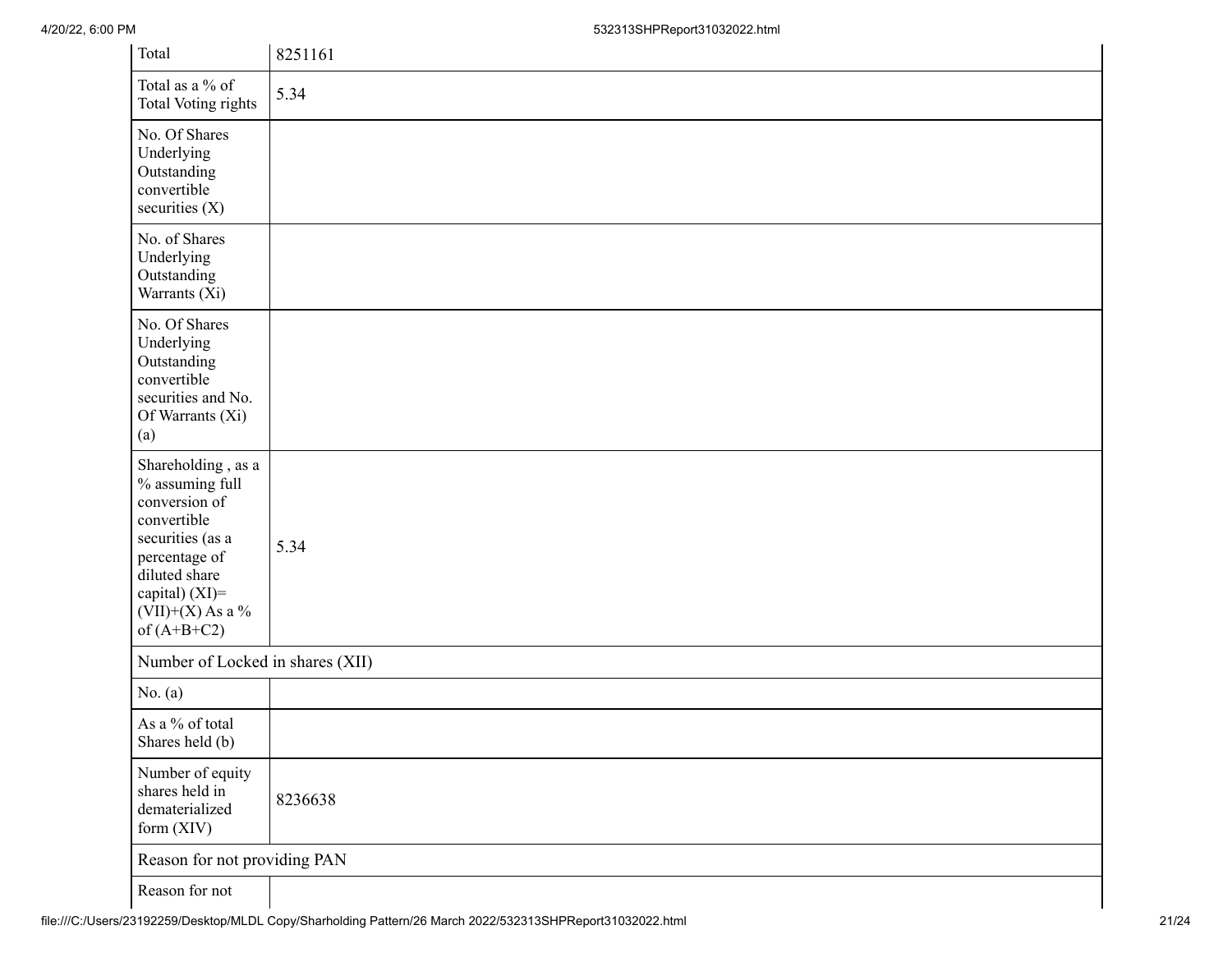providing PAN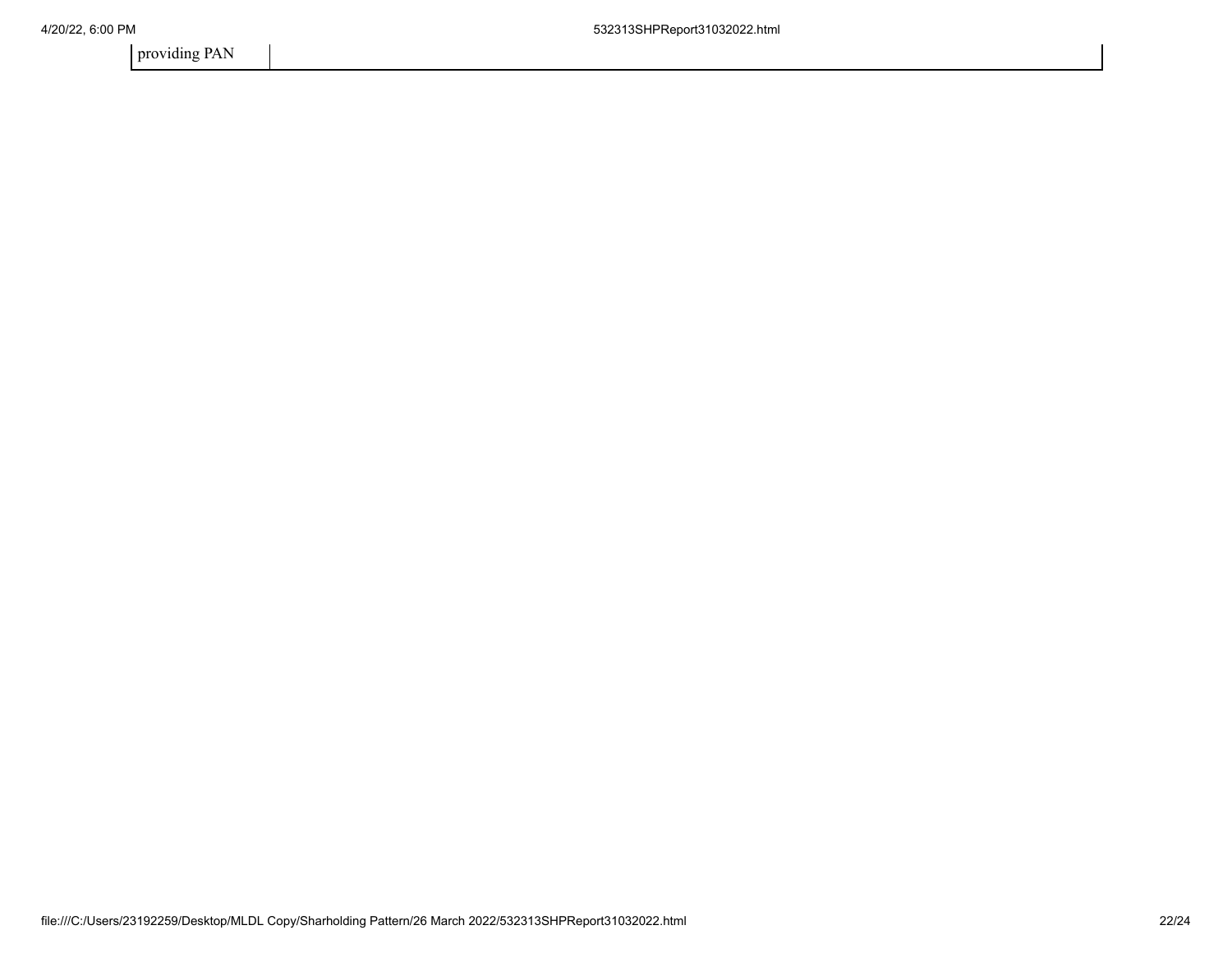$\mathsf{r}$ 

|                | Details of Shares which remain unclaimed for Public |                                                                   |                                   |                                                                                 |  |  |  |
|----------------|-----------------------------------------------------|-------------------------------------------------------------------|-----------------------------------|---------------------------------------------------------------------------------|--|--|--|
| Searial<br>No. | Number of<br>shareholders                           | Outstanding shares held in demat or<br>unclaimed suspense account | voting rights<br>which are frozen | Disclosure of notes on shares which remain<br>unclaimed for public shareholders |  |  |  |
|                | 463                                                 | 35042                                                             | 35042                             |                                                                                 |  |  |  |